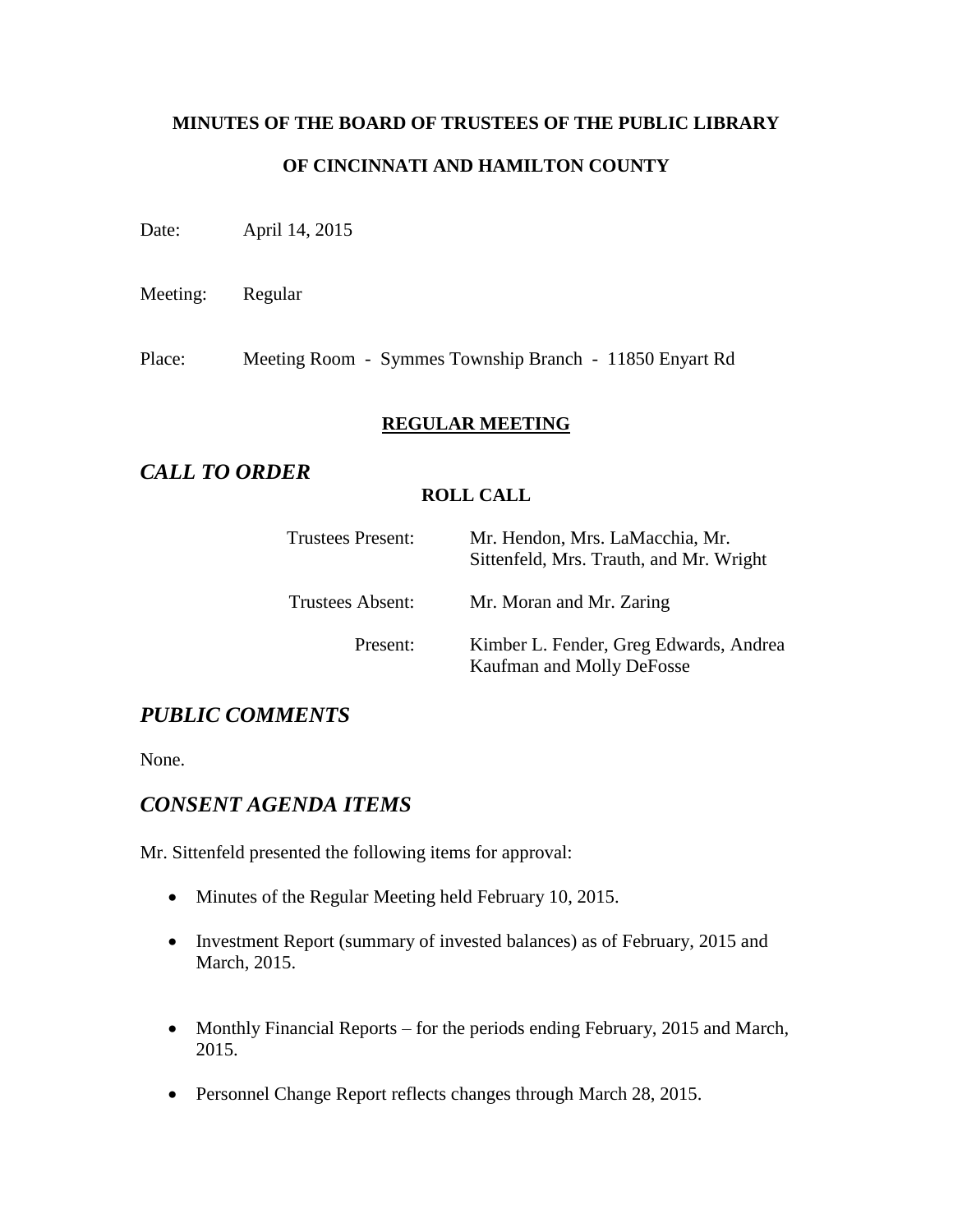| <b>Action</b>      | <b>Agency</b>                                      | <b>Position Title</b>                         | <b>Employee Name</b>             | <b>Effective</b><br><b>Date</b> |
|--------------------|----------------------------------------------------|-----------------------------------------------|----------------------------------|---------------------------------|
| <b>APPOINTMENT</b> | POPULAR LIBRARY                                    | <b>STUDENT SHELVER</b>                        | CARTER, AARON D                  | 03/01/2015                      |
| APPOINTMENT        | <b>MIAMI TOWNSHIP</b>                              | <b>LIBRARY SERVICES</b>                       | DENNING, COURTNEY A              | 03/01/2015                      |
|                    | <b>BRANCH</b>                                      | <b>ASSISTANT</b>                              |                                  |                                 |
| APPOINTMENT        | <b>HARRISON BRANCH</b>                             | <b>STUDENT SHELVER</b>                        | FOHL, MICHELLE R                 | 03/15/2015                      |
| APPOINTMENT        | <b>BOND HILL BRANCH</b>                            | <b>CHILDREN'S</b>                             | FRENCH, ELYSE                    | 03/01/2015                      |
|                    |                                                    | LIBRARIAN                                     |                                  |                                 |
| APPOINTMENT        | <b>SYMMES TOWNSHIP</b><br><b>BRANCH</b>            | <b>STUDENT SHELVER</b>                        | HAMPTON, DEXTER R                | 02/15/2015                      |
| APPOINTMENT        | <b>HARRISON BRANCH</b>                             | <b>STUDENT SHELVER</b>                        | HANEY, TAYLOR                    | 03/01/2015                      |
| APPOINTMENT        | <b>SORTING &amp;</b><br><b>MATERIALS RETRIEVAL</b> | PAGE                                          | HIGGINS, BETHANY                 | 02/01/2015                      |
| APPOINTMENT        | ST BERNARD BRANCH                                  | <b>STUDENT SHELVER</b>                        | HUNTER-LINVILLE, ISAAC D         | 03/15/2015                      |
| APPOINTMENT        | <b>CLIFTON BRANCH</b>                              | <b>STUDENT SHELVER</b>                        | JONES, KATRINA G                 | 03/15/2015                      |
| APPOINTMENT        | WESTWOOD BRANCH                                    | <b>STUDENT SHELVER</b>                        | JOSE, BENJAMIN T                 | 03/15/2015                      |
| APPOINTMENT        | <b>GREENHILLS BRANCH</b>                           | <b>LIBRARY SERVICES</b><br><b>ASSISTANT</b>   | KRAUSE, ELYSE M                  | 03/15/2015                      |
| APPOINTMENT        | <b>MARKETING</b>                                   | GRAPHICS/VIDEO<br>SPECIALIST                  | KRONINGER, ASHLEY M              | 02/01/2015                      |
| APPOINTMENT        | <b>SORTING &amp;</b><br>MATERIALS RETRIEVAL        | PAGE                                          | MCCOY, MATTHEW<br><b>PATRICK</b> | 02/01/2015                      |
| <b>APPOINTMENT</b> | <b>MARIEMONT BRANCH</b>                            | <b>LIBRARY SERVICES</b><br><b>ASSISTANT</b>   | MCKILLOP, JAY T                  | 02/15/2015                      |
| APPOINTMENT        | AVONDALE BRANCH                                    | <b>BRANCH MANAGER</b>                         | MILLER, JAMES P                  | 03/01/2015                      |
| APPOINTMENT        | MT. WASHINGTON                                     | <b>CHILDREN'S</b>                             | PATKA, MARY C                    | 03/01/2015                      |
|                    | <b>BRANCH</b>                                      | LIBRARIAN                                     |                                  |                                 |
| APPOINTMENT        | <b>OAKLEY BRANCH</b>                               | <b>HOMEWORK HELP</b><br><b>AIDE</b>           | PHELAN, VERONICA E               | 03/15/2015                      |
| APPOINTMENT        | ST BERNARD BRANCH                                  | <b>STUDENT SHELVER</b>                        | PRAMUK, JOHN I                   | 03/15/2015                      |
| APPOINTMENT        | <b>READING BRANCH</b>                              | <b>STUDENT SHELVER</b>                        | ROBERTS, SAVANNAH L              | 03/15/2015                      |
| APPOINTMENT        | <b>READING BRANCH</b>                              | <b>STUDENT SHELVER</b>                        | SPRINGER, ROBIN L                | 03/15/2015                      |
| <b>APPOINTMENT</b> | <b>SORTING &amp;</b><br>MATERIALS RETRIEVAL        | PAGE                                          | VERHAGEN, LUKE I                 | 02/15/2015                      |
| APPOINTMENT        | <b>CHILDREN'S LEARNING</b><br><b>CENTER</b>        | <b>SENIOR LIBRARY</b><br><b>SERVICES ASST</b> | WALPOLE, BENJAMIN C              | 02/01/2015                      |
| APPOINTMENT        | PLEASANT RIDGE<br><b>BRANCH</b>                    | <b>LIBRARY SERVICES</b><br><b>ASSISTANT</b>   | YURKOWSKI, CARA                  | 03/01/2015                      |
| APPOINTMENT        | <b>HVAC SERVICES</b>                               | <b>HVAC MECHANIC</b>                          | BRYANT, DAVID                    | 03/15/2015                      |
| APPOINTMENT        | SORTING &                                          | <b>SORTER</b>                                 | COLINA, ZACHARY J                | 02/01/2015                      |
|                    | MATERIALS RETRIEVAL                                |                                               |                                  |                                 |
| CHANGE             | <b>READING BRANCH</b>                              | LIBRARY SERVICES<br><b>ASSISTANT</b>          | LOVE, JULIA                      | 03/15/2015                      |
| <b>CHANGE</b>      | <b>TEENSPOT</b>                                    | <b>SENIOR LIBRARY</b><br>SERVICES ASST        | WEITZ, BENJAMIN R                | 03/15/2015                      |
| <b>CHANGE</b>      | ST BERNARD BRANCH                                  | <b>LIBRARY SERVICES</b><br><b>ASSISTANT</b>   | <b>GRACE, CONOR A</b>            | 03/15/2015                      |
| <b>CHANGE</b>      | TECHCENTER /                                       | <b>SENIOR LIBRARY</b>                         | CALHOUN, TARICA D                | 02/01/2015                      |
|                    | MAKERSPACE                                         | SERVICES ASST                                 |                                  |                                 |
| CHANGE             | <b>ST BERNARD BRANCH</b>                           | <b>TEEN LIBRARIAN</b>                         | HARTLAUB, ELIZABETH V            | 03/15/2015                      |
| <b>CHANGE</b>      | <b>VIRTUAL</b>                                     | <b>LIBRARY SERVICES</b>                       | SPEARS, KAITLYN P                | 03/01/2015                      |
|                    | <b>INFORMATION</b><br><b>CENTER</b>                | ASSISTANT                                     |                                  |                                 |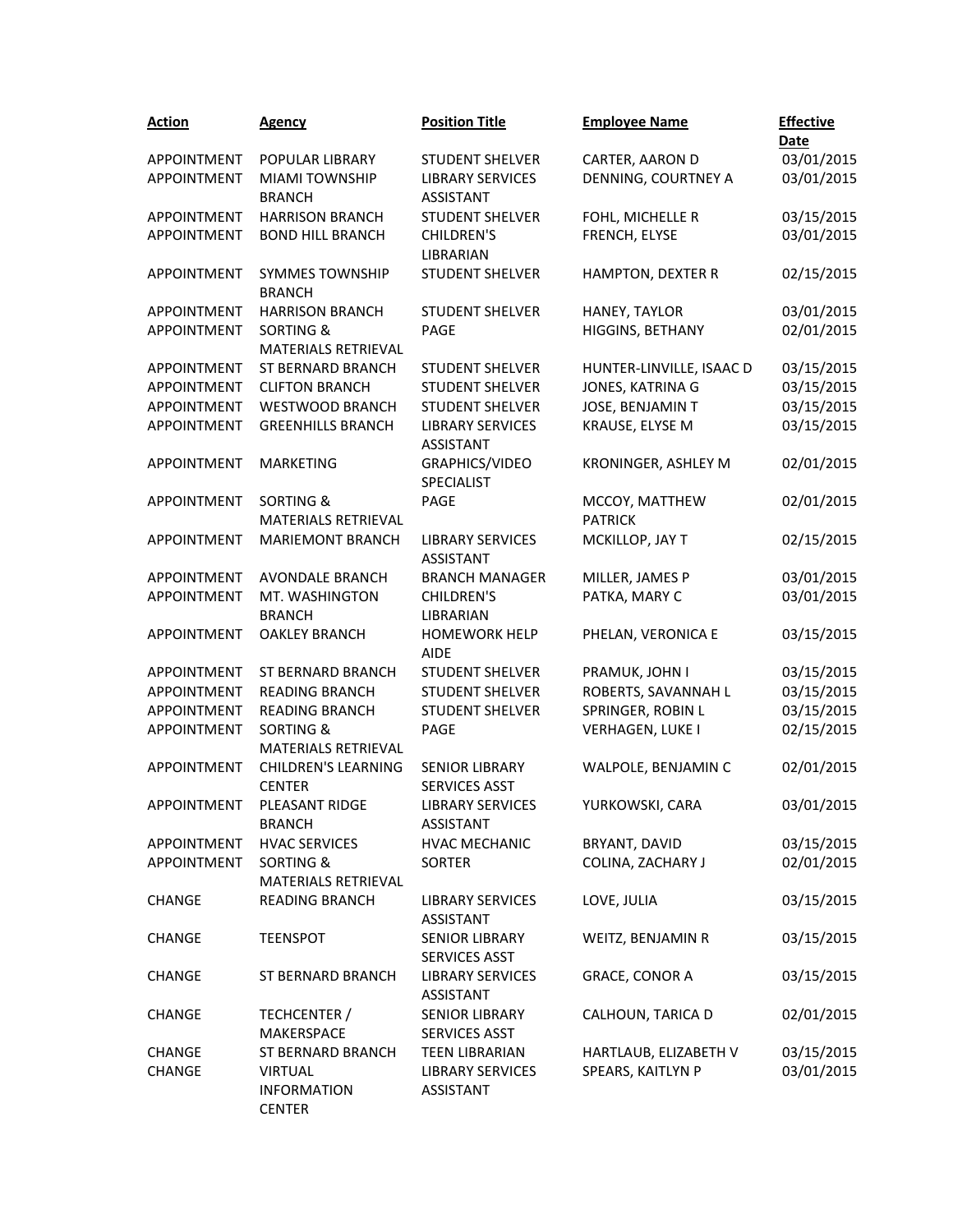| <b>DEMOTION</b>  | <b>CIRCULATION</b>                          | <b>LIBRARY SERVICES</b>                       | THOMAS, SONGHAY             | 02/15/2015 |
|------------------|---------------------------------------------|-----------------------------------------------|-----------------------------|------------|
|                  | <b>SERVICES</b>                             | <b>ASSISTANT</b>                              |                             |            |
| <b>DEMOTION</b>  | READING BRANCH                              | <b>TEEN LIBRARIAN</b>                         | JACKSON, MAGDALENE G        | 03/15/2015 |
| <b>DEPARTURE</b> | <b>HARRISON BRANCH</b>                      | <b>STUDENT SHELVER</b>                        | ALEXANDER, THERESE          | 02/06/2015 |
| <b>DEPARTURE</b> | <b>HARRISON BRANCH</b>                      | <b>STUDENT SHELVER</b>                        | <b>GILL, NICOLE</b>         | 02/12/2015 |
| <b>DEPARTURE</b> | <b>BLUE ASH BRANCH</b>                      | <b>STUDENT SHELVER</b>                        | STAGGE, TYLER J             | 02/20/2015 |
| <b>DEPARTURE</b> | <b>MADEIRA BRANCH</b>                       | <b>STUDENT SHELVER</b>                        | RINVEE, TASNEEM             | 03/14/2015 |
| DEPARTURE        | <b>DELHI TOWNSHIP</b><br><b>BRANCH</b>      | REFERENCE LIBRARIAN                           | <b>BURCHETT, BRITTANY N</b> | 02/21/2015 |
| DEPARTURE        | SHARONVILLE<br><b>BRANCH</b>                | <b>LIBRARY SERVICES</b><br>SPECIALIST         | MOSTER, LAURA E             | 03/27/2015 |
| DEPARTURE        | <b>HARRISON BRANCH</b>                      | <b>LIBRARY SERVICES</b><br><b>ASSISTANT</b>   | <b>ENNEKING, CORRIE G</b>   | 02/23/2015 |
| <b>DEPARTURE</b> | <b>SYMMES TOWNSHIP</b><br><b>BRANCH</b>     | <b>LIBRARY SERVICES</b><br><b>ASSISTANT</b>   | JAYNES, RACHEL              | 02/27/2015 |
| <b>DEPARTURE</b> | <b>NORTH CENTRAL</b><br><b>BRANCH</b>       | <b>LIBRARY SERVICES</b><br><b>ASSISTANT</b>   | WINLAND, NATALIE A          | 03/02/2015 |
| <b>DEPARTURE</b> | <b>ANDERSON BRANCH</b>                      | <b>LIBRARY SERVICES</b><br><b>ASSISTANT</b>   | <b>GARDNER, MATTHEW A</b>   | 03/13/2015 |
| <b>DEPARTURE</b> | TECHCENTER /<br><b>MAKERSPACE</b>           | <b>SENIOR LIBRARY</b><br><b>SERVICES ASST</b> | STINSON, JOHN M             | 02/28/2015 |
| <b>DEPARTURE</b> | <b>OUTREACH SERVICES</b>                    | <b>SHELVER</b>                                | ROSADO, STEPHANIE           | 03/19/2015 |
| <b>DEPARTURE</b> | <b>OAKLEY BRANCH</b>                        | <b>HOMEWORK HELP</b><br><b>AIDE</b>           | ADAMS, MARY JO              | 02/06/2015 |
| <b>DEPARTURE</b> | MT. WASHINGTON<br><b>BRANCH</b>             | CHILDREN'S<br>LIBRARIAN                       | PETERSON, BARBARA           | 02/27/2015 |
| <b>DEPARTURE</b> | <b>ANDERSON BRANCH</b>                      | <b>STUDENT SHELVER</b>                        | TOBERGTA, ALEXANDER J       | 03/11/2015 |
| <b>DEPARTURE</b> | POPULAR LIBRARY                             | SHELVER                                       | KISSLING, MADELEINE         | 02/26/2015 |
| <b>DEPARTURE</b> | <b>SORTING &amp;</b><br>MATERIALS RETRIEVAL | <b>SORTER</b>                                 | COLINA, ZACHARY J           | 03/24/2015 |
| <b>PROMOTION</b> | <b>CLIFTON BRANCH</b>                       | <b>LIBRARY SERVICES</b><br><b>ASSISTANT</b>   | GARDINER, JULIA             | 03/15/2015 |
| PROMOTION        | <b>BOND HILL BRANCH</b>                     | <b>TEEN LIBRARIAN</b>                         | MCCUNE, CAROLYN K           | 02/01/2015 |
| <b>PROMOTION</b> | <b>DELHI TOWNSHIP</b><br><b>BRANCH</b>      | REFERENCE LIBRARIAN                           | SALYERS, KRYSTINE H         | 03/15/2015 |
| <b>PROMOTION</b> | <b>CLIFTON BRANCH</b>                       | <b>SENIOR LIBRARY</b><br><b>SERVICES ASST</b> | WREATH, SARA L              | 03/15/2015 |
| <b>PROMOTION</b> | NORWOOD BRANCH                              | <b>SENIOR LIBRARY</b><br>SERVICES ASST        | COX, ANDREW S               | 02/15/2015 |
| <b>PROMOTION</b> | <b>SERVICE OPERATIONS</b>                   | <b>FLOATER</b>                                | CROWNOVER, JEREMIAH J       | 03/15/2015 |
| <b>PROMOTION</b> | <b>WESTWOOD BRANCH</b>                      | <b>LIBRARY SERVICES</b><br>ASSISTANT          | DIDUSCH, ROBERT J           | 03/15/2015 |
| <b>PROMOTION</b> | MT. HEALTHY BRANCH                          | <b>BRANCH MANAGER</b>                         | HARTMAN, KELLY L            | 03/01/2015 |
| PROMOTION        | <b>CLIFTON BRANCH</b>                       | <b>SENIOR LIBRARY</b><br>ASSISTANT            | JEFFRIES, RACHEL A          | 03/15/2015 |
| <b>PROMOTION</b> | <b>READING BRANCH</b>                       | <b>LIBRARY SERVICES</b><br>SPECIALIST         | MUKUDA, JULIE S             | 03/15/2015 |

- Statistical Report for March 2015.
- Top Ten Circulating Report for March 2015.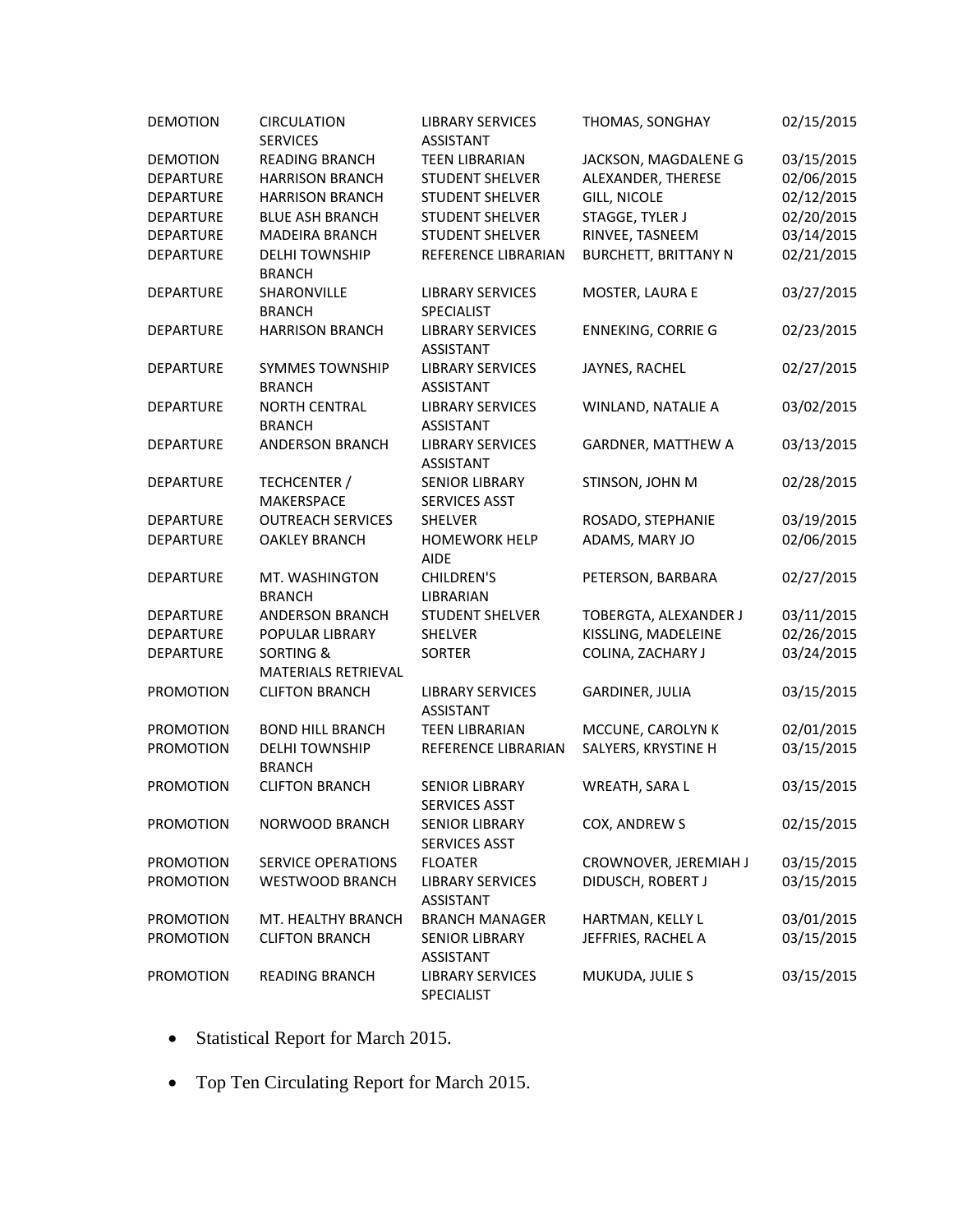Mr. Hendon inquired if any changes in policy led to the decrease in usage. Staff replied that there were great increases last year and the decrease is most likely the result of the usage leveling off.

Mrs. LaMacchia moved that the Board approve the report as filed. Mr. Wright seconded.

Voting for the motion: Mr. Hendon, Mrs. Trauth, Mrs. LaMacchia, Mr. Wright and Mr. Sittenfeld…5 ayes. The motion carried. **(05-2015)**.

# *ACTION ITEMS*

#### **EVA JANE ROMAINE COOMBE DIRECTOR'S REPORT**

Ms. Fender reported that:

#### NATIONAL LIBRARY WEEK GUEST COLUMN

Thanks to our Board President Paul Sittenfeld for writing a guest column for the *Cincinnati Enquirer* in recognition of National Library Week, April 12-18. Below is Mr. Sittenfeld's column.

My interest in libraries and in reading itself can be traced to my childhood in Kansas City, Missouri. My mother, father, sister and I made weekly trips to our neighborhood public library and I remember vividly and gratefully Miss Eula Johnson, the children's librarian. Each week, looking over her bifocals, she would say, "Paul, have I got a wonderful book for you." I'm not sure that her early encouragement and enthusiasm caused me to marry someone who would herself become a librarian, but I am sure that my appreciation for reading was derived from those visits.

Six decades later, I have the privilege of serving as President of the Board of Trustees of the Public Library of Cincinnati and Hamilton County. Ours is a system of which all of us can be proud: not only its quality and its accessibility but also the service and pleasure it brings to so many of our fellow citizens.

Our 41 locations received more than 6,800,000 visits in 2014. More than 18,000,000 items were circulated.

While the Library continues to provide traditional library services, our talented and dedicated staff continue to lead us in new directions. Most notably, our MakerSpace in three locations this year is an exciting, interactive opportunity: a setting in which to gather, create, invent, and learn. It is already being used by many. Staff also provide homework help, computer access, and assistance in job searches.

There are over 580,000 library cards held by the residents of our area. During this National Library Week, we encourage you to use your local branch library: whether to check out a book, to download something of interest, or to attend one of many programs: such as "Computer Quick Start Sessions" or "Stuck on Reading Club."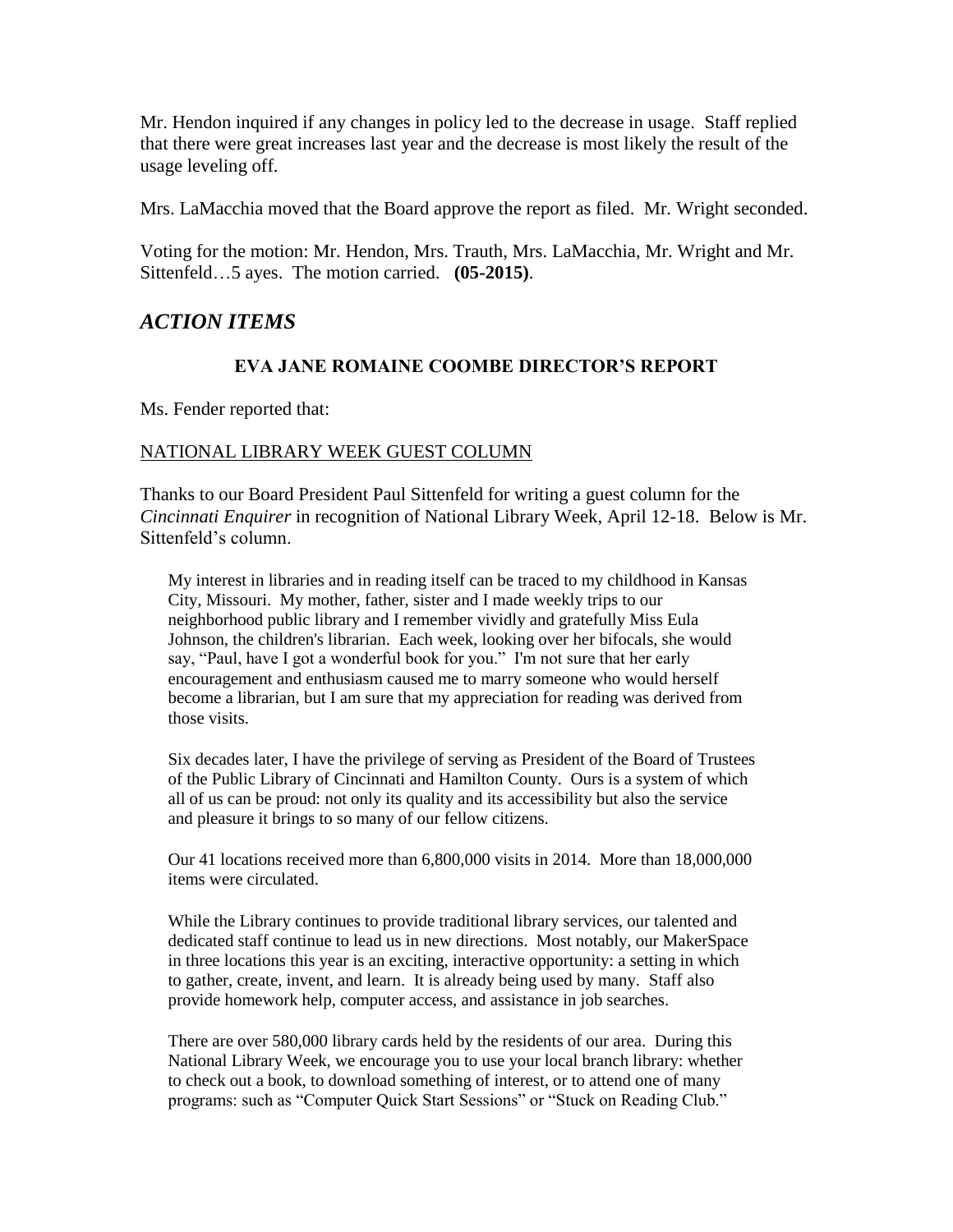The next time you are in one of the libraries, please think about stopping to greet a member of our wonderful staff. We are blessed with remarkable people ready to be a Miss Eula Johnson in your life.

Paul G. Sittenfeld

#### BOLD TRAINING

Deputy Director Greg Edwards is participating in the current session of United Way of Greater Cincinnati's BOLD (Board Orientation and Leadership Development) training. The program is Cincinnati's most comprehensive board training program which is designed to help individuals develop their skills to become effective board members to help nonprofits meet the diverse range of community needs.

## OHIO LIBRARY COUNCIL LEGISLATIVE DAY

The Ohio Library Council's (OLC) annual legislative day will be held April 28. Library staff is scheduling meetings with the ten Senators and Representatives representing Hamilton County. House Finance and Appropriations Committee Chair Ryan Smith will be speaking to attendees at 9:30. Our emphasis will be on the state budget which provides significant funding to public libraries, including approximately two-thirds of our funding. Each legislator will also receive a red Library-logo bag with a golf ball customized using the egg-bot printer in the MakerSpace and a watercolor portrait printed on the watercolor-bot inside.

## STATE BUDGET PROCESS UNDERWAY

Governor Kasich introduced his proposed budget for the next biennium on February  $2<sup>nd</sup>$ . It included a mix of tax cuts and increases and, if adopted as submitted, would increase public library funding by about 6% in FY16 and an additional 4% in FY17. It is unlikely that the General Assembly will pass the proposed tax changes so staff continues to monitor the budget's progress through the House. On Friday March 26, Representative Anielski submitted an amendment to the budget bill proposing an increase to the Public Library Fund from 1.66% to 1.75% of General Revenue Fund tax collections. Representative Driehaus signed on as a sponsor of the amendment. Until revenue estimates are prepared based on what tax changes are made, staff cannot estimate the impact of this amendment on library funding.

The Chair of the Senate Finance Committee, Senator Oelslager, has asked that the Library present testimony before the full Committee as well as our assigned subcommittee. At this time, there has been no specific date for that testimony. The message will be developed once it is known what is included in the version of the budget passed by the House.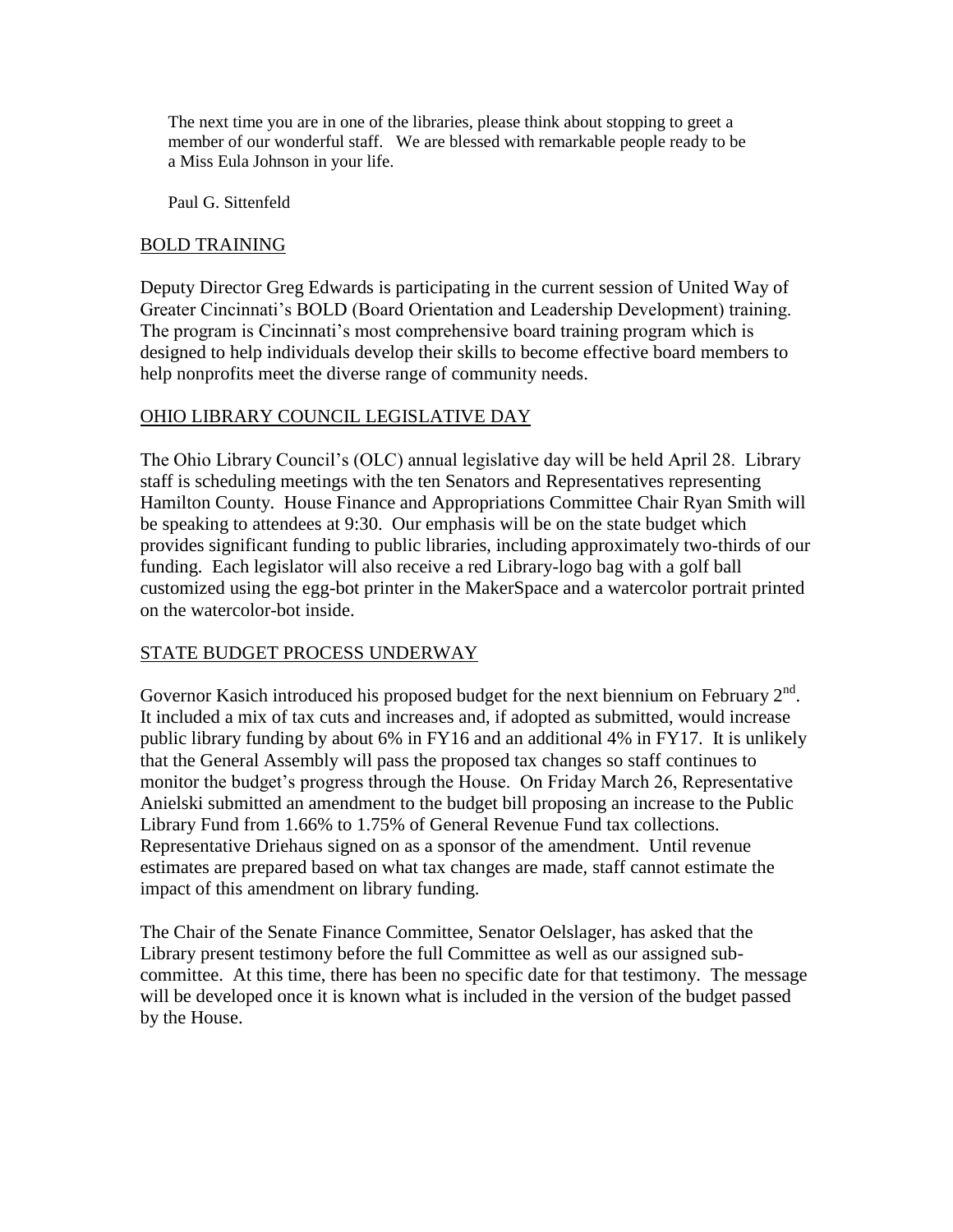# AMERICAN LIBRARY ASSOCIATION LEGISLATIVE DAY

The American Library Association's (ALA) legislative day will be held May 4-5 in Washington DC. Elaine Fay and Kim Fender are planning to attend. Funding for the Institute of Museum and Library Services, which provides funding for grants to states and individual libraries, has been completely eliminated. Our thanks to Mr. Sittenfeld for arranging accommodations at a private club that are both conveniently located and much less expensive than the ALA conference hotel.

# LEGAL REPRESENTATION

At the December 2014 Regular Meeting Ms. Fender reported that the Library needed legal representation for matters that did not require the services of the Hamilton County Prosecutor's Office and for labor issues. An RFP was issued and the Library received responses from Dinsmore & Shohl, Calfee, Halter & Griswold and Frost Brown Todd. After reviewing these proposals staff are recommending Frost Brown Todd to provide legal services. Frost Brown Todd has experience with public libraries in Ohio, offered a competitive hourly rate and was also willing to provide a discounted monthly rate for the initial 50 hours of service. Proposals were available at the meeting.

# IFLA

The International Federation of Library Associations is holding its 82<sup>nd</sup> World Library and Information Congress in Columbus, August 13-19, 2016. Nearby libraries were invited to submit proposals to host a tour for librarians in attendance. Our proposal was accepted and the Library will be hosting a tour of international librarians on August 19, 2016. The tour will start in the morning at the Main Library then visit the Clifton and Reading branch libraries in the afternoon.

## UNITED WAY: DAY OF ACTION

The Library will participate in the United Way of Greater Cincinnati's *Day of Action: Bridge the Summer Learning Gap – Family Expo and Book Swap* event on June 20 from 10am-3pm. This event will be held on the Purple People Bridge and will feature on-site volunteer activities, a community book swap and other programs related to summer learning slide prevention. For this event, the Library will present the Largest Storytime encouraging all attendees to participate collectively in an interactive storytime and a life size Deweyland game. As a program partner, the Library will be highlighted in all promotional material and will receive a booth at the event.

## MARKETING UPDATE

The marketing department continues to adjust its targeted email messaging using OrangeBoy's Savannah messaging system. Targeted email messaging allows the Library to tailor content to specific cardholder groups called clusters. A cluster is the name for a demographically and behaviorally similar group of cardholders.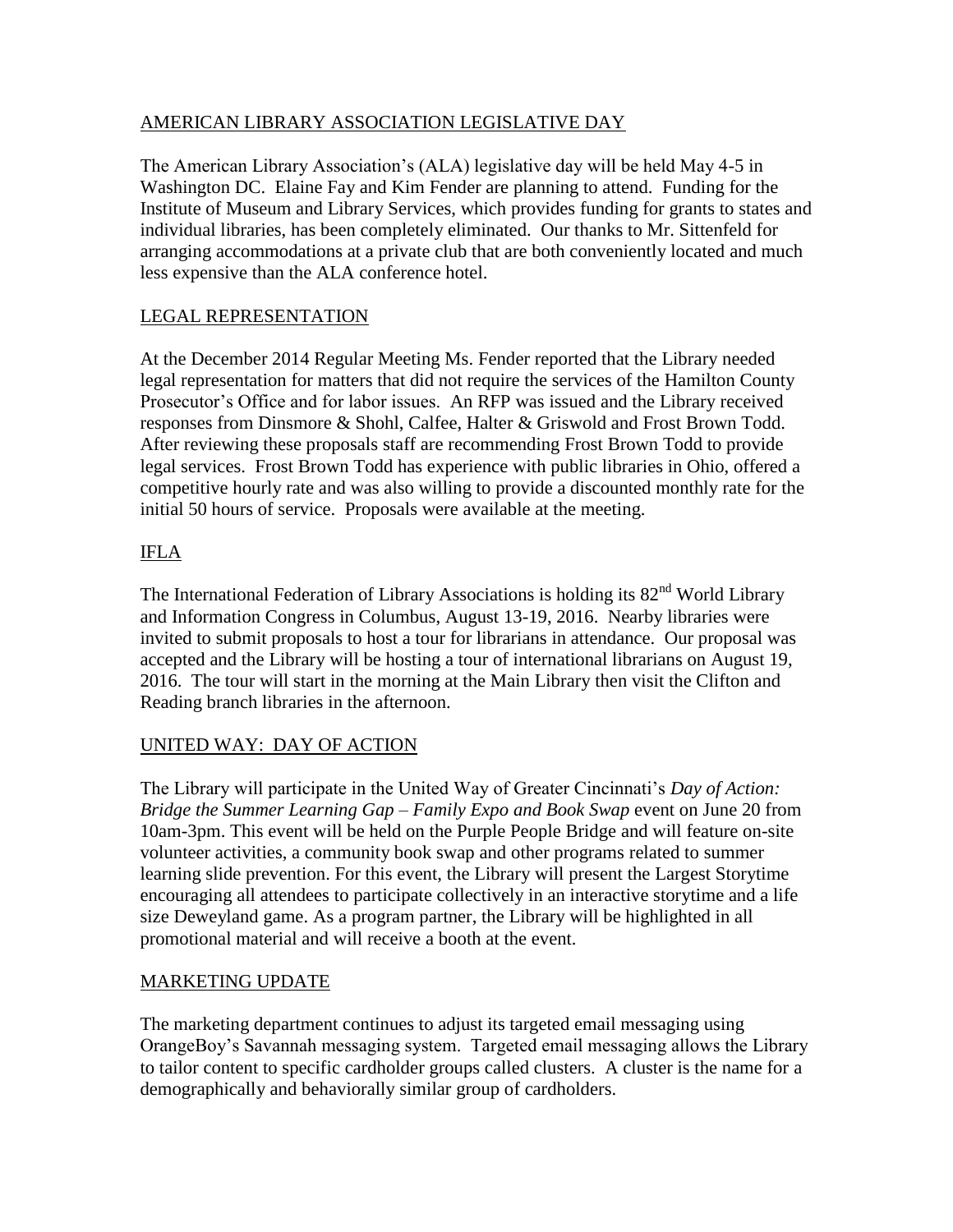Several recent messages have been successful. For example, a notification about the addition of eBooks and eAudiobooks to the Hot Author's service was sent to the Digitarians, Transitionals, and Occasionals clusters. It had a click rate of 12% and saw Hot Authors' subscribers increase by over 2,000 in the 2 days following the e-mail. A new recurring "Readalikes" message was sent to Digitarians, Page Turners, and Transitionals resulted in a 12% click rate and an 18% increase in holds for the titles included in the message. March was National Read Aloud Month and the Library sent several promotions about reading aloud to children. An infographic containing several books for varying age categories resulted in an overall 31% increase in holds.

In email marketing, 4% is considered a good click rate. The Library looks forward to more success with messaging as the Library continues to work with OrangeBoy to add features to the Savannah messaging system and use data to further refine our messages.

## PRESENTATIONS DEVELOPED FOR EDUCATORS

Customized presentations have been developed for each of the twenty-two public school districts located in Hamilton County. Each presentation includes a branch listing and contact information specific to the school district in addition to detailed information on specialized resources and services to students, types of library cards, web resources, education-based programs, homework assistance, summer learning, educator assistance, outreach assistance, and education databases. These presentations were designed to make it easier for educators to maneuver through the library services and resources available to them. Library staff will have a brief, introductory meeting with each School Superintendent and will provide USB drives loaded with the presentation at that time.

#### TECHNOLOGY FOR BOARD MEETINGS CHANGING

With half of the Board meetings held at branch locations, moving the laptops to provide online access to the Board reports is unwieldy. Laptops will be replaced with iPads and the laptops will be reused for staff or public.

Mrs. LaMacchia suggested Board members bring their own iPad (or similar device) to the meetings.

#### COURTESY RENEWAL SERVICE IN DEVELOPMENT

The current trend in libraries is to automatically renew all items checked out on a due date rather than requiring the borrowers to renew items themselves. This practice is becoming more common and staff have been considering the implications for our Library. Instead of automatically renewing all checkouts for the full eight renewals the Library allows, the Library is planning to provide a courtesy renewal for the first renewal only. Staff will evaluate the impact on our collections before extending this service to additional renewals. Not surprisingly, the libraries that are providing automatic renewals report that their cardholders are very happy with the service.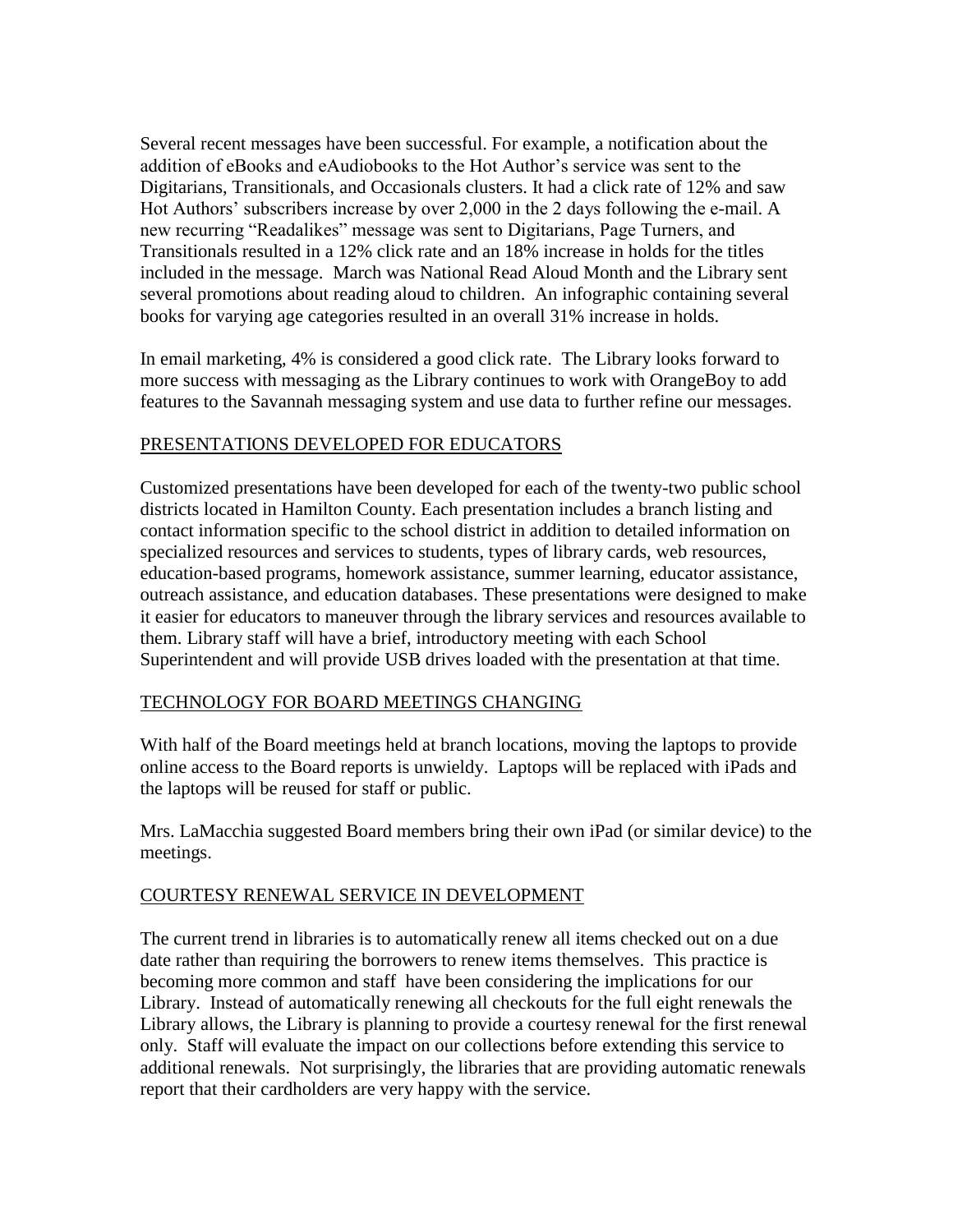# OVERDRIVE SOLD TO JAPANESE FIRM RAKUTEN

OverDrive, the Library's primary source of eBooks has been sold to Rakuten, Inc., a Japanese Internet services company. It is being reported that headquarters for OverDrive will remain in Cleveland with Steve Potash continuing as CEO. At this time, there is no information on how this acquisition will impact our eBook lending through OverDrive.

### FRIENDS OF THE LIBRARY

The Friends of the Library Madeira Branch book sale grossed \$4,896. The Friends fiscal year ended March 31. The next book sale will be the Main Library sale, May 30-June 5.

The Friends annual and quarterly meetings will be held May 8 at 11:30 and 12:00 respectively at the Main Library.

At the February Regular Meeting, the Board approved terminating the current services agreement with the Friends. Negotiations between the Library and Friends on a new services agreement continue. The Friends are greatly concerned that the Library may sell some of its withdrawn materials through the govdeals auction site or other arrangements. In years past, the Friends lacked the capacity to handle the volume of donations and withdrawn items resulting in a consistent backlog on the loading dock and at branch libraries. The Friends have proposed a six-month trial with all Library withdrawn materials and donations going to the Friends.

Mr. Sittenfeld reminded the Board that all decisions need to be made in the best interest of the Library.

## LIBRARY FOUNDATION

The Foundation endowment has reached the \$4 million mark.

The Foundation received the following gifts, grants and bequests:

- A grant in the amount of \$96,000 from the Marge and Charles J. Schott Foundation to support Homework Helpers in 16 branch libraries for the 2015- 2016 school year.
- A gift of \$15,000 in memory of Babette Bright Kern to support the new Reading Branch MakerSpace. A plaque acknowledging the gift will be displayed at the branch.
- A bequest of \$50,000 was received from the Marie Leonard Estate
- \$9,901.12 was received from the Eleanor Hazelton Estate from US Bank Trust Dept.

Retired Hamilton County Law Librarian Carol Meyer-Keener died in December of 2014. Mrs. Meyer-Keener was a strong supporter of the St. Bernard Branch Library project and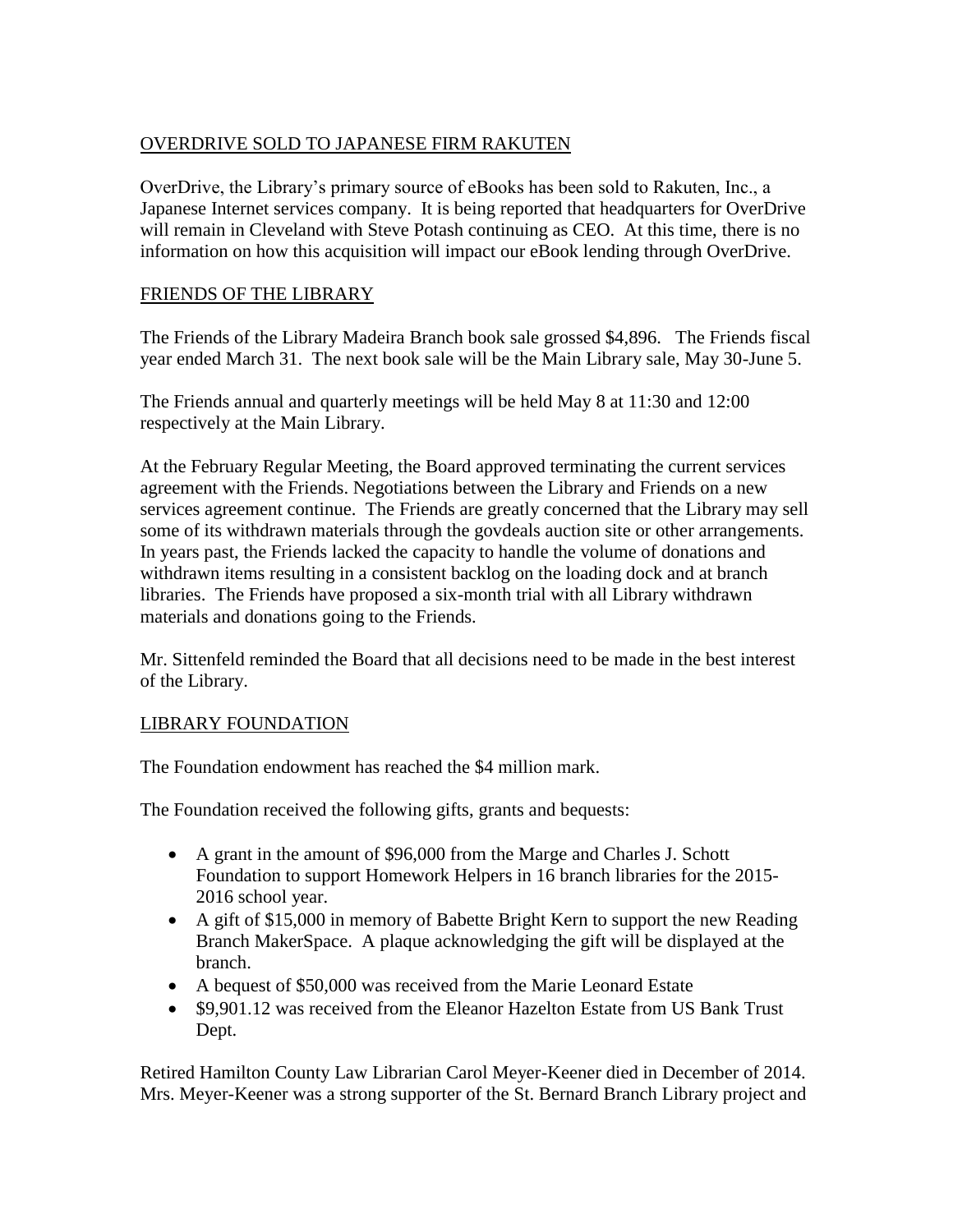attended the groundbreaking last spring. She requested that gifts in her memory be directed to the Library Foundation and that the books she and her husband had collected for many years be given to the Foundation with any proceeds from the sale of the books benefitting the St. Bernard Branch. The St. Bernard Branch Library was designated as the beneficiary of two funds totaling \$132,000. In recognition of this generous gift, it is requested that the Board approve naming the St. Bernard Branch Library Meeting Room in memory of Mrs. Keener and her husband William, who preceded her in death.

Summer Learning sponsorships:

- Kroger donated \$5,000 in gift cards for adult prizes.
- Western & Southern Foundation contributed their annual \$5,000 to the program.

The Foundation's next quarterly meeting will be held on April 22.

Mr. Wright moved that the Board approve the report as filed. Mrs. LaMacchia seconded.

Voting for the motion: Mr. Hendon, Mrs. Trauth, Mrs. LaMacchia, Mr. Wright and Mr. Sittenfeld…5 ayes. The motion carried. **(06-2015)**.

# **FINANCE & AUDIT COMMITTEE REPORT**

Mr. Wright reported:

## REVISION OF THE 2015 ANNUAL APPROPRIATIONS AND ESTIMATED RESOURCES

The increase in revenues and expenses of \$183,000 is necessary to account for the procedure change of monthly billing to the Friends of the Public Library to be reimbursed for expenses previously paid directly by the Friends. The increase in revenue and expense of \$15,000 is to account for a gift for the MakerSpace at Reading. The increase in revenue and expense of \$132,000 is to account for the gift from Carol Meyer-Keener for the St. Bernard Branch. Authorization is requested to revise *resources and appropriations* as follows: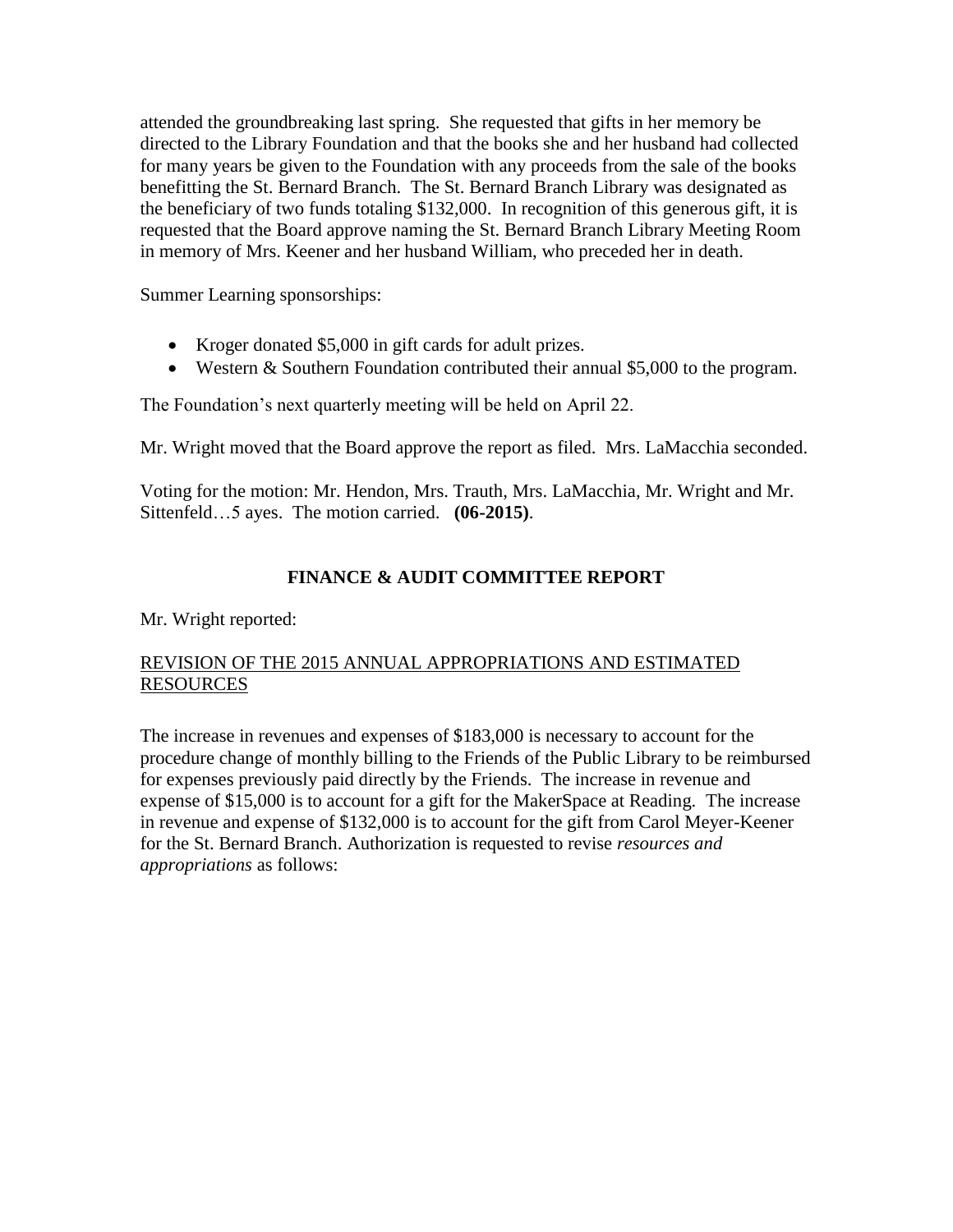| <b>Gift Fund</b>                  |                                               |               |            |
|-----------------------------------|-----------------------------------------------|---------------|------------|
| <b>Revenues</b>                   |                                               |               |            |
|                                   | Contributions, Gifts, Donations - increase by | \$            | 47,000.00  |
|                                   | Miscellaneous - increase by                   | \$            | 183,000.00 |
|                                   | Estimated resources net change                | \$            | 230,000.00 |
| <i>Expenses</i>                   |                                               |               |            |
|                                   | Supplies - increase by                        | \$            | 127,000.00 |
|                                   | Purchased & Contracted Services - increase by | S             | 62,000.00  |
|                                   | Capital Outlay - increase by                  | \$            | 15,000.00  |
|                                   | Appropriations net change                     | $\mathcal{S}$ | 204,000.00 |
| <b>Building &amp; Repair Fund</b> |                                               |               |            |
| <b>Revenues</b>                   |                                               |               |            |
|                                   | Contributions, Gifts, Donations - increase by | \$            | 100,000.00 |
|                                   | Estimated resources net change                | \$            | 100,000.00 |
| <i>Expenses</i>                   |                                               |               |            |
|                                   | Capital Outlay - increase by                  |               | 100,000.00 |
|                                   | Appropriations net change                     |               | 100,000.00 |

## 2016 BUDGET

The Hamilton County Budget Commission has allowed the Library to file modified tax budgets since fiscal year 2005, with the understanding that ongoing approval is subject to annual review. A request to submit a modified 2016 budget was submitted to the Budget Commission on April 6, 2015.

The Library is required to submit its annual budget to Hamilton County by May 31, 2015. The proposed 2016 operating budget balances current funding expectations, current operating costs and capital project plans. The capital budget has been constructed on the basis of need – that is, what's needed to fund top priorities for capital building and improvement projects.

## **OPERATING BUDGET**

The proposed operating budget of \$57,975,000 is 5% more than 2014 appropriations. It provides allowances for increases in salary rates and other categories of expenditure in support of the strategic plan of the organization. In 2015 the Library will be revising the current pay schedule which was adopted in 2012 which may result in an increase in overall salaries.

## **CAPITAL BUDGET**

The budget includes future plans for a branch in western Hamilton County and ongoing accessibility projects. Based on population data, western Hamilton County is growing more than any other area in the county.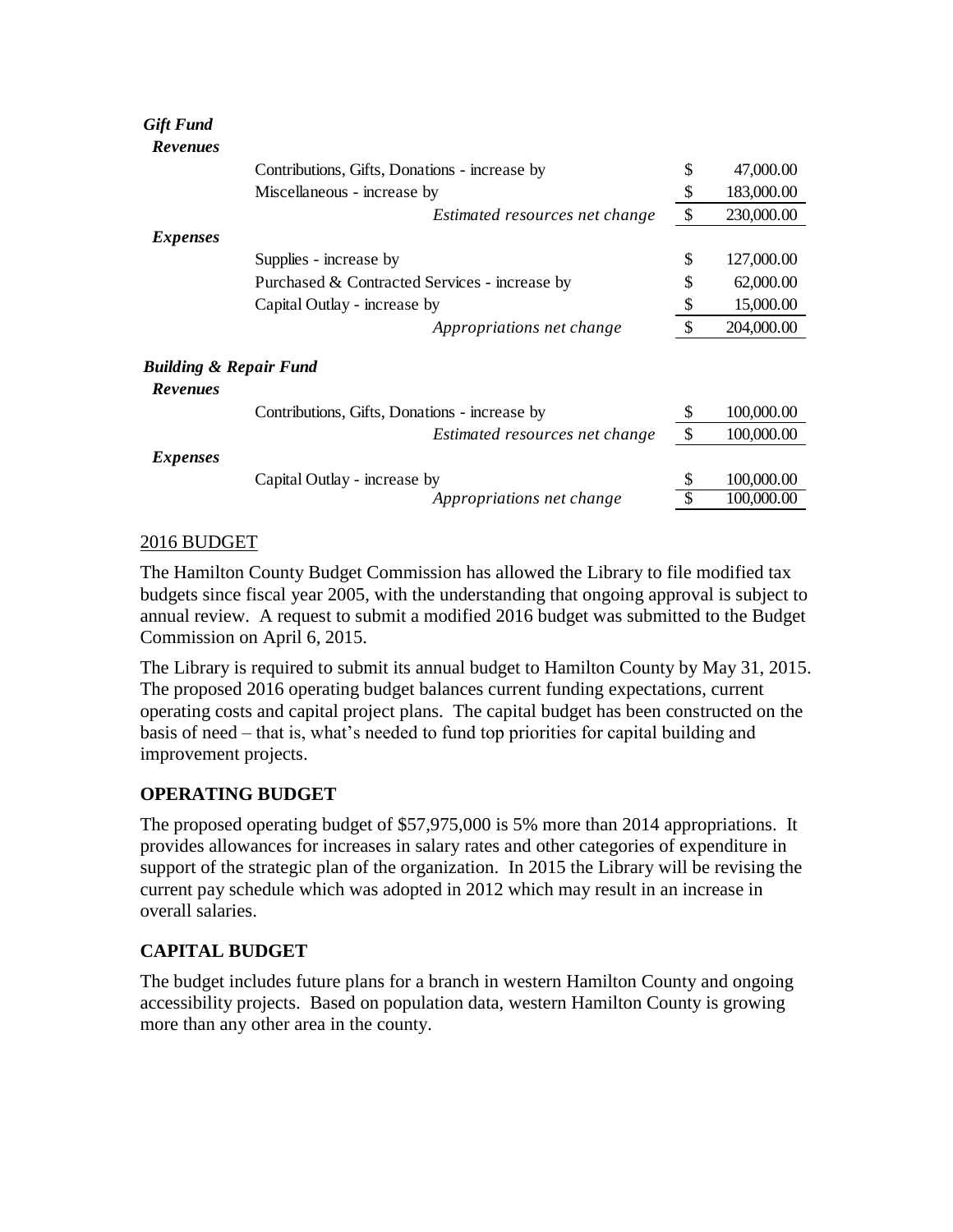| <b>PROJECT</b>                 | <b>COST ESTIMATE</b> |
|--------------------------------|----------------------|
| Ongoing Maintenance 2016       | 6,000,000            |
| <b>Western Hamilton County</b> | 5,000,000            |
| <b>Branch Accessibility</b>    | 4,719,945            |
| <b>TOTAL</b>                   | 15,719,945           |

# **CONTINGENCIES**

The budget reserves two contingencies  $- a $1,650,000$  operating contingency (3%) in the General Fund and a \$2,000,000 capital contingency in the Building and Repair Fund.

# **FUNDING – CARRYFORWARD & REQUIRED NEW FUNDING**

The General Fund expects to end 2015 with \$9,100,000 of available funding. To fund the 2016 budget, the Library will need intergovernmental revenue totaling \$63.1 million. The source of that revenue is the Public Library Fund and local property taxes. For budget purposes, property tax receipts for 2015 are estimated at \$18,164,050 which is approximately the amount certified during the 2013 levy process. The balance of the revenue, \$45,000,000, is being requested from the PLF.

# **TOTAL BUDGET COMPARISON**

The following chart compares 2015 appropriations with the 2016 Budget for the General Fund.

## **The Public Library of Cincinnati and Hamilton County 2016 BUDGET**

**General Fund**

|                              | 2015          | 2016 Budget   | Change |
|------------------------------|---------------|---------------|--------|
| <b>Beginning Balance</b>     | 9,600,000.00  | 9,100,000.00  |        |
| <b>Public Library Fund</b>   | 36,678,168.00 | 45,000,000.00 | 23%    |
| Local Tax Lew                | 17,635,000.00 | 18,164,050.00 |        |
| Subtotal                     | 54,313,168.00 | 63,164,050.00 |        |
| Other Library Revenue        | 2,186,832.00  | 2,235,000.00  |        |
| <b>Total Receipts</b>        | 56,500,000.00 | 65,399,050.00 | 16%    |
| <b>Operating Expenditure</b> | 55,000,000.00 | 57,975,000.00 | 5%     |
| Transfers Out                | 2,000,000.00  | 14,874,050.00 |        |
| <b>Total Expenditure</b>     | 57,000,000.00 | 72,849,050.00 | 28%    |
| <b>Ending Balance</b>        | 9,100,000.00  | 1,650,000.00  |        |
| Less Contingency             |               | 1,650,000.00  |        |
| Available Balance            | 9.100.000.00  |               |        |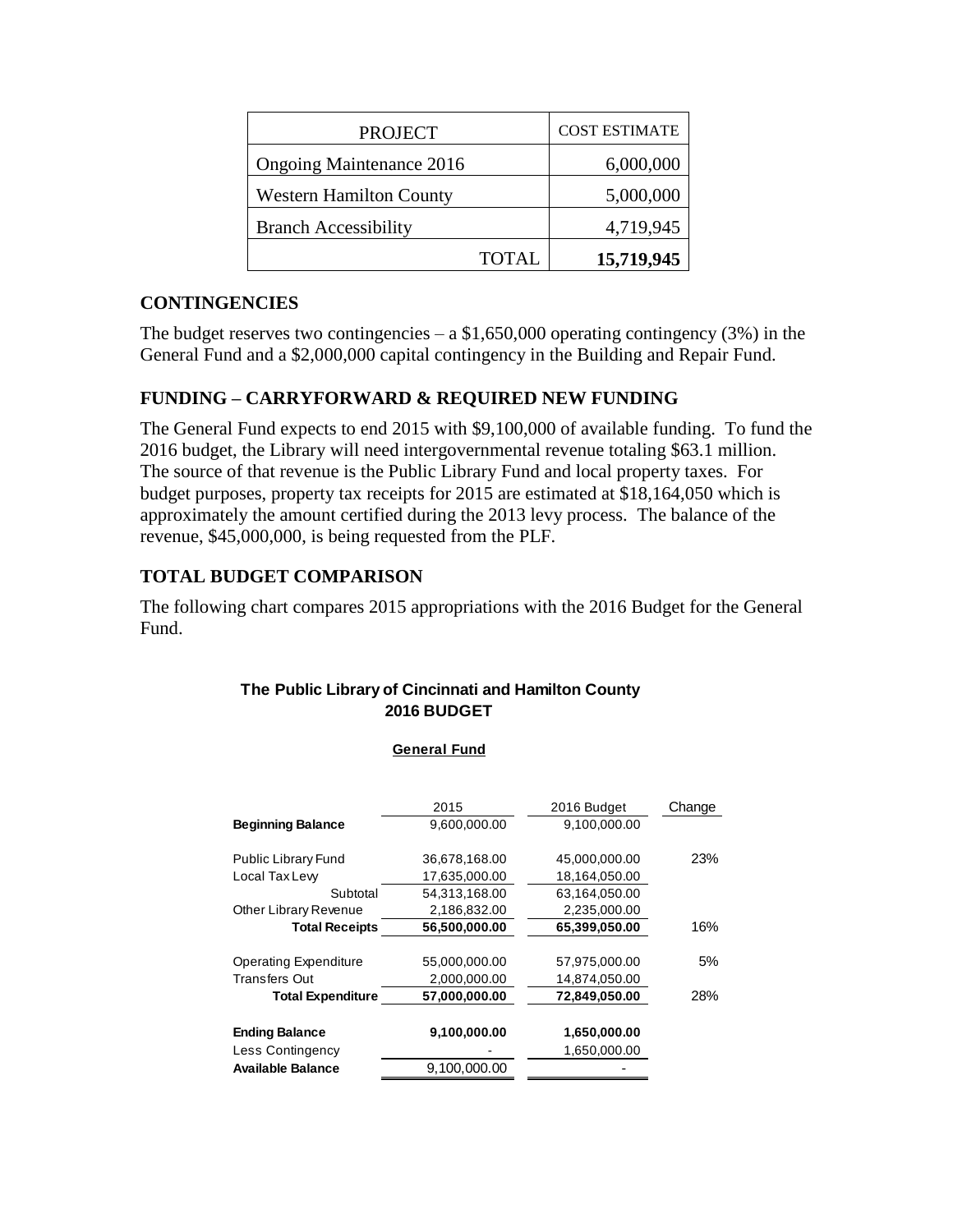Mrs. LaMacchia moved that the Board approve the report as filed. Mr. Wright seconded.

Voting for the motion: Mr. Hendon, Mrs. Trauth, Mrs. LaMacchia, Mr. Wright and Mr. Sittenfeld…5 ayes. The motion carried. **(07-2015)**.

# **HUMAN RESOURCES COMMITTEE REPORT**

Mrs. Trauth reported:

## CORE GROUP BENEFITS

The Library is currently in negotiations for the renewal for group medical benefits for 2015-2016. Premiums for our health care coverage are expecting to be under a 5.95% increase. It is recommended that there is no change to the cost sharing for the plan for the upcoming benefit year. The employee/employer premium shares remain the same (16%/84%) and the Library will continue to contribute 25% towards the deductible into their Health Savings Account. This increase means that the staff will have a slight increase in their monthly premium.

The renewal for the dental plan has not yet been finalized. At this time we are expecting under a 3% increase. The Library is also requesting that the cost shares remain the same for the dental plan, 35%/65% employee/employer premium share.

The actual contribution rates will be communicated to the staff as soon as the Senior Leadership Team has finalized the agreement with Anthem and MetLife.

## NATIONAL LIBRARY WORKER'S DAY

April 14, is National Library Workers' Day, a day that communities across the country are recognizing the valuable contributions made by all library workers. National Library Workers' Day focuses on how libraries depend on the important work done by *each and every* library staff member and department. This year, staff names will be entered into a drawing for a themed gift basket or membership in a local organization, compliments of the Friends of the Library, the Library Foundation and the Armstrong Fund. Staff has also been encouraged to wear appropriate blue jeans, a Library logo shirt and their service pins. The managers received gift cards from Kroger to use for their respective locations that week. Finally, our Marketing Team developed short videos showing the work of some of our staff using a GoPro camera.

## OCRC CHARGE DISMISSED

On Tuesday, April 7, 2015, the Library received a Letter of Determination from The Ohio Civil Rights Commission (OCRC) stating the decision to dismiss the charge made by Pamela Rogers.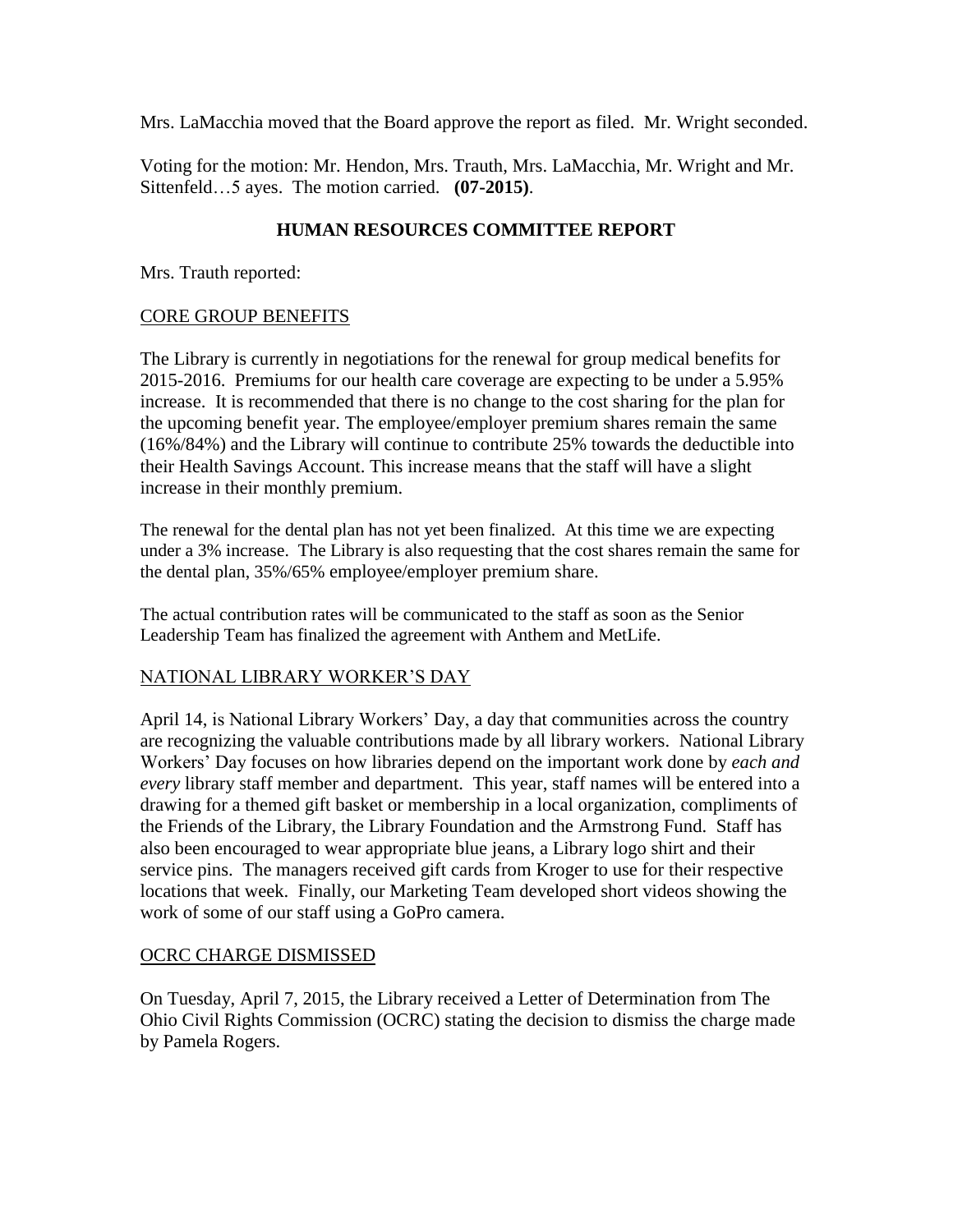#### CHOW V. ADMINISTRATOR BWC SETTLED

As reported at the December Board meeting, the Library received notification from the Ohio Attorney General's Office that Janet Chow, an employee of the Library, had brought a complaint against the Bureau of Workers' Compensation and the Library. A settlement was reached with the Ohio Bureau of Workers' Compensation and Janet Chow.

#### NEW OCRC CHARGES

On April 7, 2015, the Library received notification of seven discrimination charges filed with The Ohio Civil Rights Commission (OCRC) by Marvin S. Dickman. The seven charges name five specific locations, the Clifton Branch, Wyoming Branch, North Central Branch, Monfort Heights and three charges for Main Library. The charges state that he believes he was subject to "denial of hire" because of his "Race/Color, Sex, Disability, Age, Religion and National Origin/Ancestry". Our labor attorney, Robert S Brown, is working to resolve the matter.

Mrs. LaMacchia moved that the Board approve the report as filed. Mr. Wright seconded.

Voting for the motion: Mr. Hendon, Mrs. Trauth, Mrs. LaMacchia, Mr. Wright and Mr. Sittenfeld…5 ayes. The motion carried. **(08-2015)**.

# **LIBRARY OPERATIONS – FACILITIES COMMITTEE REPORT**

Mr. Hendon reported that:

#### PROJECT UPDATES

The three branch projects are nearing completion. Below is an update on each project.

#### **Clifton**

The hardwood flooring on the first floor has been sanded and is being sealed. The interior wood trim is nearly complete, and 98% of the walls have been primed and painted. The elevator is 90% installed, and site work has begun.

#### *Sign Variances Requested*

On April 1, the City of Cincinnati Zoning Department held a hearing to review variances for the branch's ground mounted Library sign. Robin Savage, of McClorey & Savage Architects, LTD., and Library staff, Greg Edwards and Jeff Gerrein, attended. A decision is expected within two weeks from the date of the hearing.

#### *Clifton Community Fund Sign*

The Clifton Community Fund has approached the Library proposing that an exterior digital sign to be used to promote Library and community events be added at the branch. The sign would be paid for by the Fund with the Library contributing installation, equipment to operate the sign and costs associated with upkeep. If approved, staff will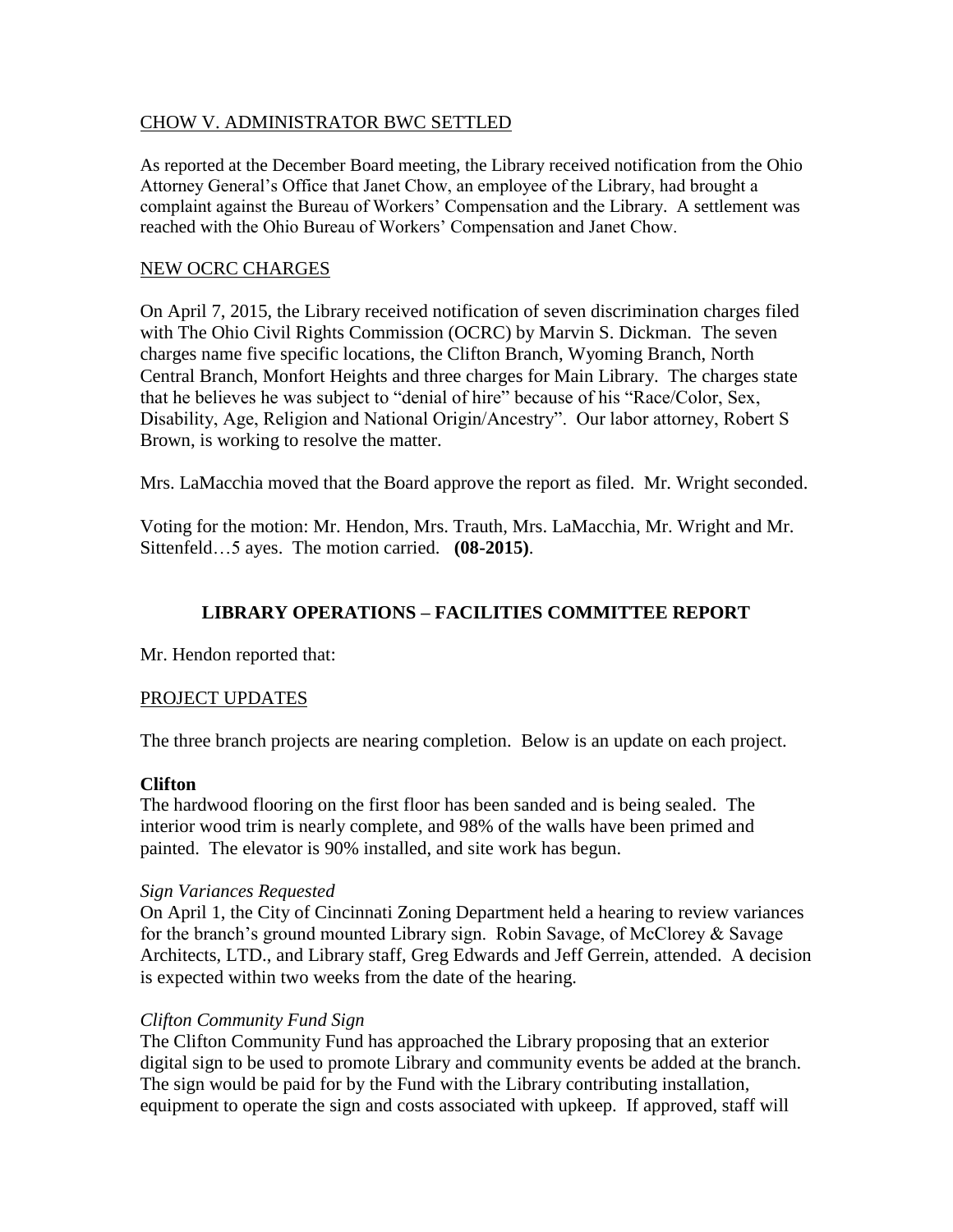work with the Clifton Community Fund on selecting and installing the sign. After some discussion, the Board determined more information was necessary before a decision would be made regarding the Clifton Community Fund sign.

#### *Hours of Operation (same as current location)*

| M T TH     | $12 - 8$ |
|------------|----------|
| <b>WFS</b> | $10-6$   |
| Sunday     | $1 - 5$  |

#### *Project Contingency Remaining: \$23,655.66*

#### *Lease Cancellation*

The lease for the current Clifton Branch requires a four month notice for cancellation. Staff recommends notifying 351 Ludlow Avenue, LLC., the landlord of the current Clifton Branch, that the Library will cancel the lease and vacate the property on September 1, 2015.

#### *Change Orders*

The following change orders have been approved and are submitted for confirmation:

#### Graybach, LLC

Change Order No. 11 in the amount of \$13,001.55 for additional heater, lights, outlets, data drops, access panels, hose bibs, framing and soffits, caulking and changes to the roof and elevator.

## **St. Bernard and Reading**

At St. Bernard, the masonry is 100% complete. The window install is approximately 80% complete and the project is awaiting the final delivery of glass. About 50% of the walls have been primed and first coated, the tile has been installed in the toilet rooms, and ceiling grid install is under way and currently stands at about 25% complete. Plumbing fixtures have been installed. The exterior site work is underway.

At Reading, the masonry is 100% complete. The window install is 80% complete, and the project is waiting on the final delivery of glass. Most walls have been primed and first-coated. The tile has been installed in the toilet rooms. The ceiling grid has been installed in about 75% of the building, and light fixtures are currently being installed. Plumbing fixtures have been installed. Exterior site work is underway.

#### *LEED Certification*

At this stage of the project, St. Bernard will have enough points to achieve LEED Certified status, and Reading will have enough points to achieve LEED Silver status. A final decision and notification on LEED certification will be made closer to the opening of each location.

*Project Contingency Remaining: \$62,212.48*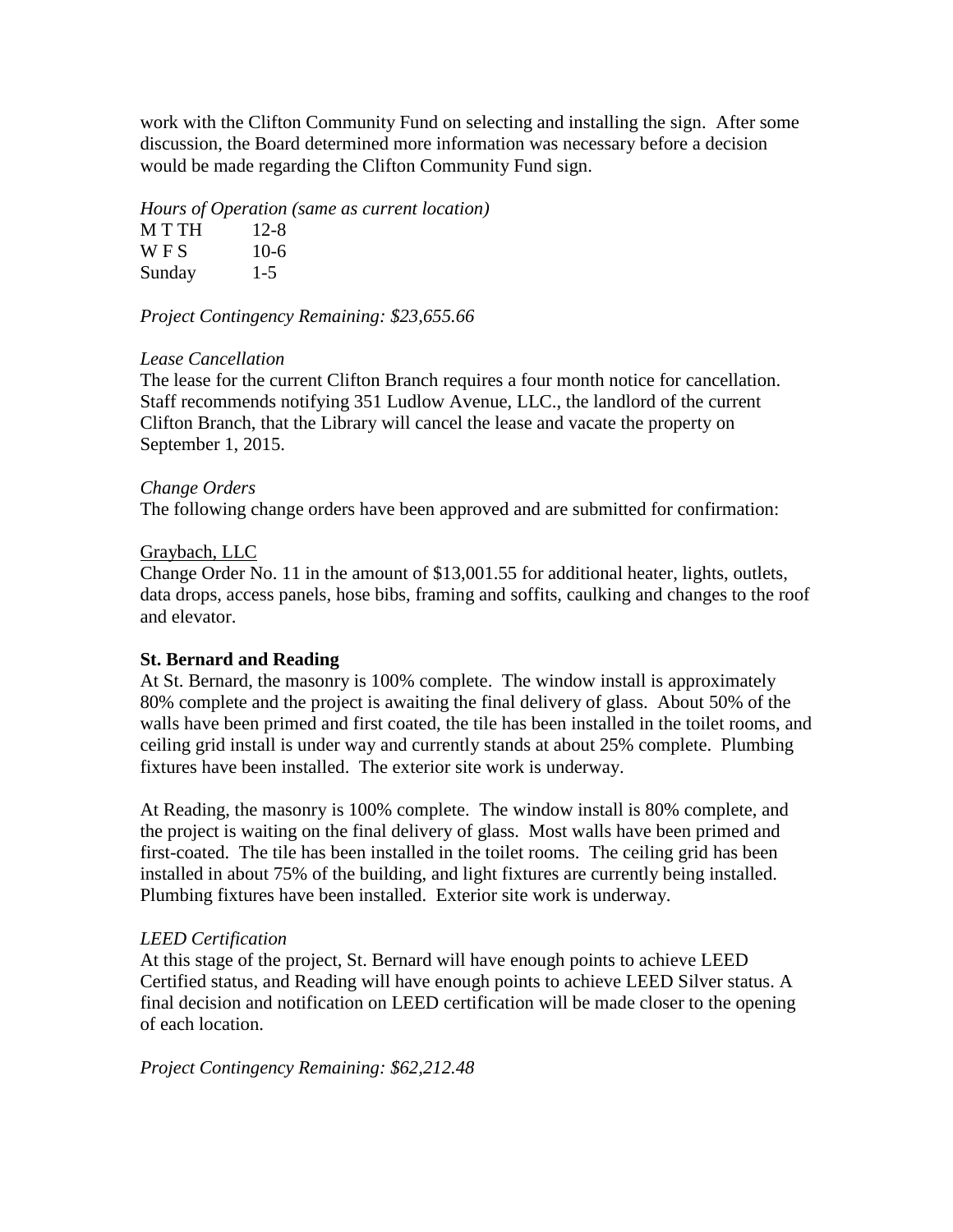*Hours of Operation (both locations)* M T TH 12-8  $W F S$  10-6 Sunday 1-5 These hours represent an additional 8 hours/week.

### *Lease Cancellation*

There is no formal lease agreement with the City of St. Bernard for the current St. Bernard Branch. The Library recommends notifying the City that the Library will vacate the property on August 1, 2015.

The lease for the current Reading Branch requires a 90 day notice for lease cancellation. The Library recommends notifying Peak Properties, LTD, the landlord for the current Reading Branch, that the Library will cancel the lease and vacate the property on August 1, 2015. The rent for the final month will be prorated.

#### *Change Orders*

The following change orders have been approved and are submitted for confirmation:

#### Valley Interior Systems

Change Order No. 3 in the amount of \$13,154.43 to change the Reading clerestory window elevation, rework the St. Bernard fire shutter window sizes, delete Reading clerestory light soffits, and temporarily enclose the window openings at both branches.

#### Weisbrod Masonry

Change Order No. 3 in the amount of \$7,101.00 for winter protection during the month of January to allow brick installation at both sites.

#### Avenue Fabricating

Change Order No. 3 in the amount of \$235.93 to install a C channel above St. Bernard's entry to allow proper installation of the brick.

## **Key Dates**

While work is still underway, and unforeseen circumstances could delay the projected completion of each project, the tentative target dates for each location have been established. Once construction is completed and the Library has access to each building, furniture will be installed by vendors, and staff will then install all technology equipment, and move material from their existing location to the new one. Below is a tentative timeline for each location:

#### Clifton

| 5/8  | <b>Construction Completed</b>                                    |
|------|------------------------------------------------------------------|
| 5/16 | Existing branch closed, material/equipment moved to new location |
| 5/28 | Grand Opening, 5:30 pm                                           |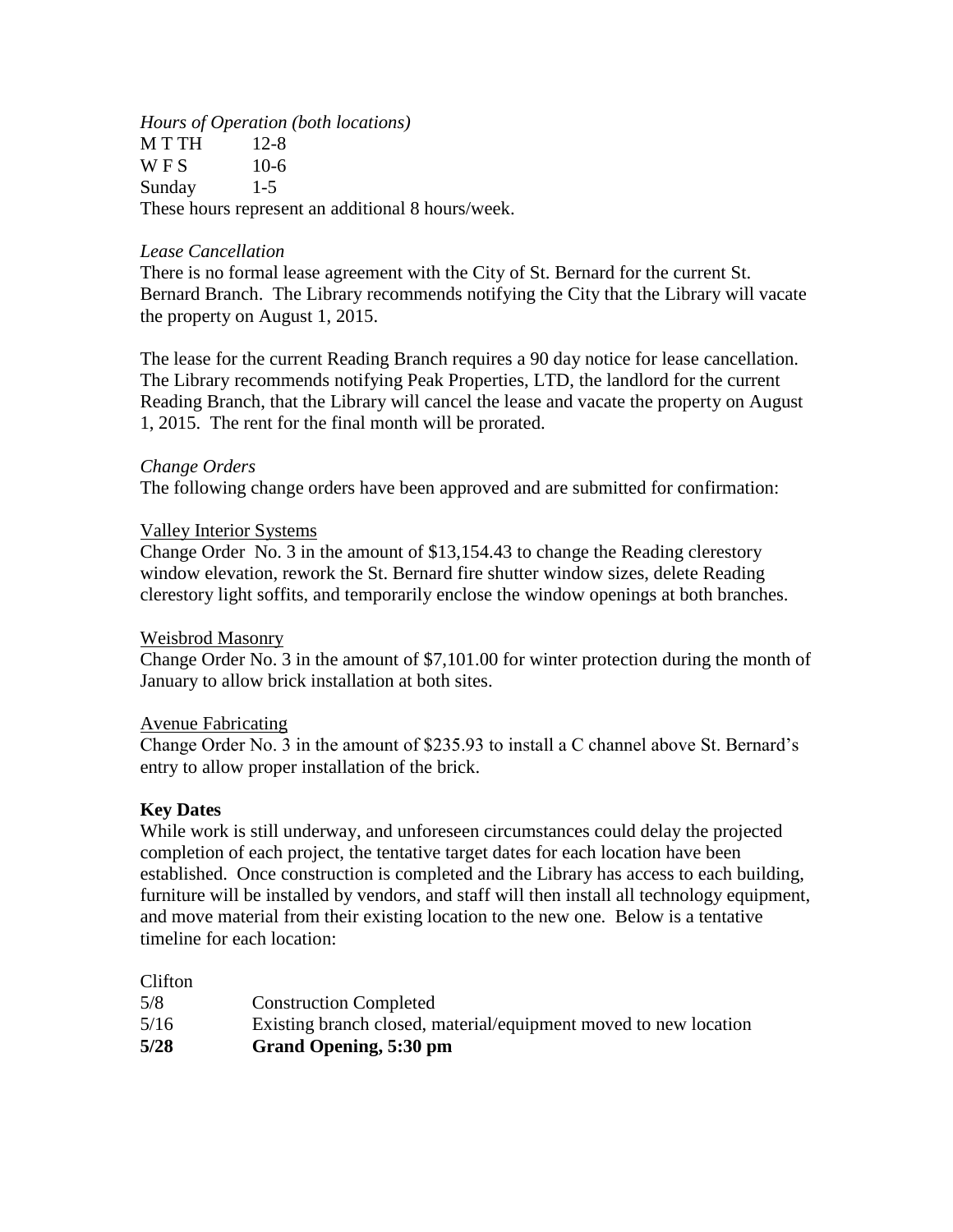| St. Bernard |                                                                  |
|-------------|------------------------------------------------------------------|
| 5/11        | <b>Construction Completed</b>                                    |
| 5/26        | Existing branch closed, material/equipment moved to new location |
| 6/8         | Grand Opening, 5:30 pm                                           |
| Reading     |                                                                  |
| 5/11        | <b>Construction Completed</b>                                    |
| 6/7         | Existing branch closed, material/equipment moved to new location |
| 6/23        | Grand Opening, 5:30 pm                                           |

## PRICE HILL BRANCH BASEMENT FLOORING BEING ASSESSED

Staff recently became aware of instability with portions of Price Hill's basement floor. THP has been hired to perform a thorough inspection of the basement flooring, prepare a structural review of its stability, and make recommendations on possible repair options. The space is currently off limits. Mr. Hendon asked for more detail on the issue. Staff reported that a wooden subfloor had been added years ago to make the floor level.

Mrs. LaMacchia moved that the Board approve the report as filed. Mr. Wright seconded.

Voting for the motion: Mr. Hendon, Mrs. Trauth, Mrs. LaMacchia, Mr. Wright and Mr. Sittenfeld…5 ayes. The motion carried. **(09-2015)**.

# **LIBRARY OPERATIONS – SERVICES COMMITTEE REPORT**

Ms. Fender introduced Tara Kressler, Symmes Branch Manager.

## SYMMES BRANCH PILOTS BRANCH BUSINESS PLAN

Ms. Kressler reported that the Symmes Township Branch is the first in our system to develop a branch-specific business plan utilizing Savannah, the customer relationship software developed by OrangeBoy. Through an online dashboard, Savannah allows branch managers to analyze data, view branch statistics, and see customer behavior at a specific location. The plan developed identifies specific programs and services designed to meet the needs of customers at the branch, rather than the system level. Now that Tara has tested this process to develop a plan for Symmes, all branch managers will be able to develop plans tailored to the needs of their communities.

Mr. Edwards reported:

#### MEETING ROOM POLICY REVISION

The Library recommends changing the Meeting Room Policy to include a \$50.00 fee for groups/individuals using the meeting rooms for events such as weddings, birthday parties, anniversary parties and other celebrations. This change is due to the nature of these events, which often include a large number of attendees and food and drink that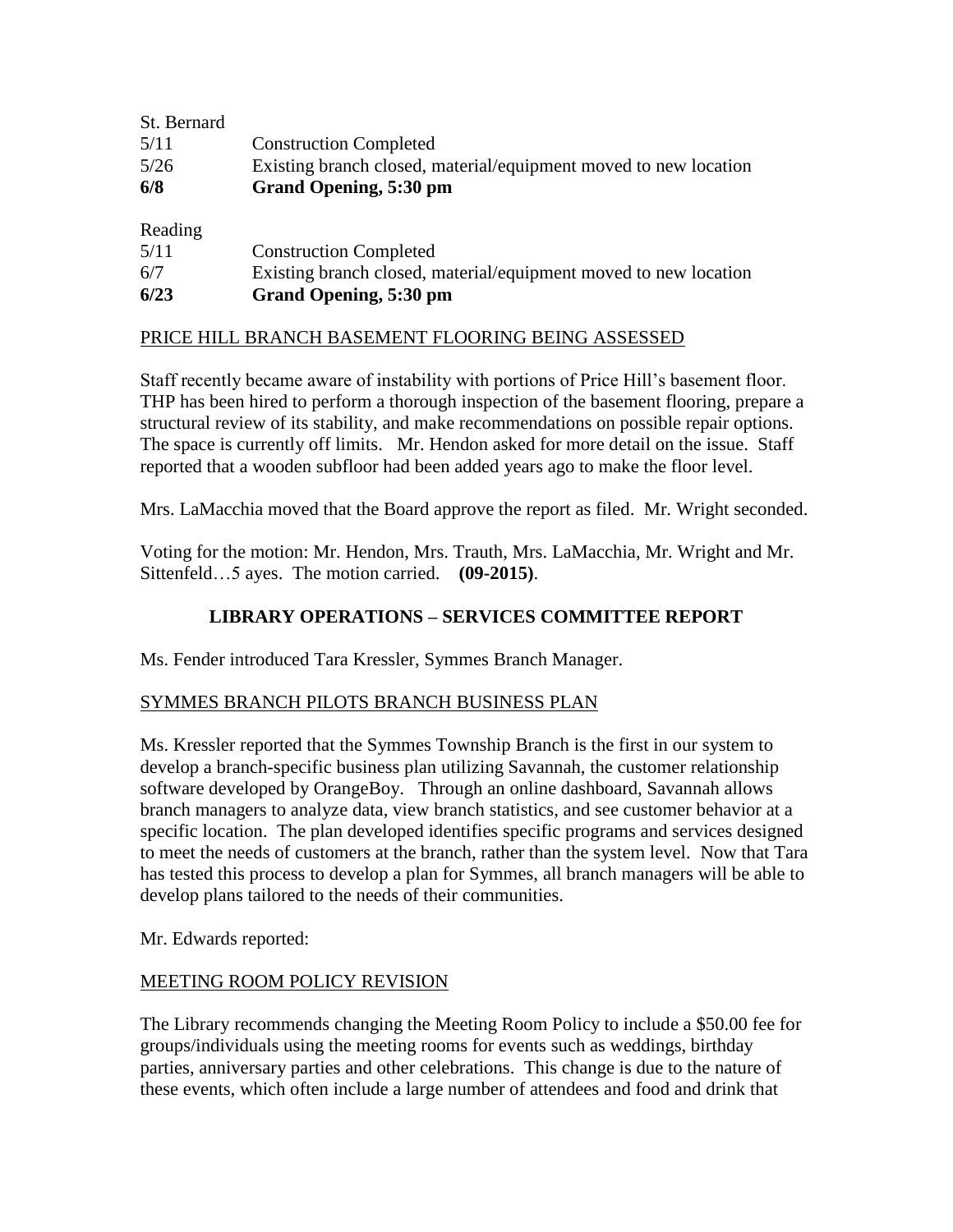requires additional clean-up afterwards by staff. This policy change has been reviewed by the Prosecutor's Office.

# **Meeting Rooms**

# Policy:

As a way of supporting our mission and vision, the Library welcomes the use of its meeting rooms within the guidelines that accompany this policy. First priority in the use of Library meeting rooms will always be given to Library sponsored and co-sponsored programs and to programs held in cooperation with the Library.

Library meeting rooms are available free of charge for the following groups/individuals:

- Educational, cultural, civic, social, political, religious, or professional organizations
- Persons volunteering as tutors as part of a non-profit program

Library meeting rooms are available for a fee to groups/individuals for:

 Events for purely social purposes which include but are not limited to parties, or receptions (e.g. weddings, birthday parties, anniversary parties, or other celebrations)

Library meeting rooms are not available to groups/individuals for:

- Promotion or sale of services
- Fund-raising purposes
- Campaigning activities
- Conducting classes for profit

No admission, attendance charge, or required donation may be assessed by any non-Library group using a meeting room.

Areas on Library premises other than meeting rooms may also be utilized with the prior approval of the Eva Jane Romaine Coombe Director.

Use of the meeting room does not mean that the Library endorses the purposes and policies of those using its meeting rooms. Meeting room use may be denied to anyone falsifying a meeting room application or failing to comply with this policy.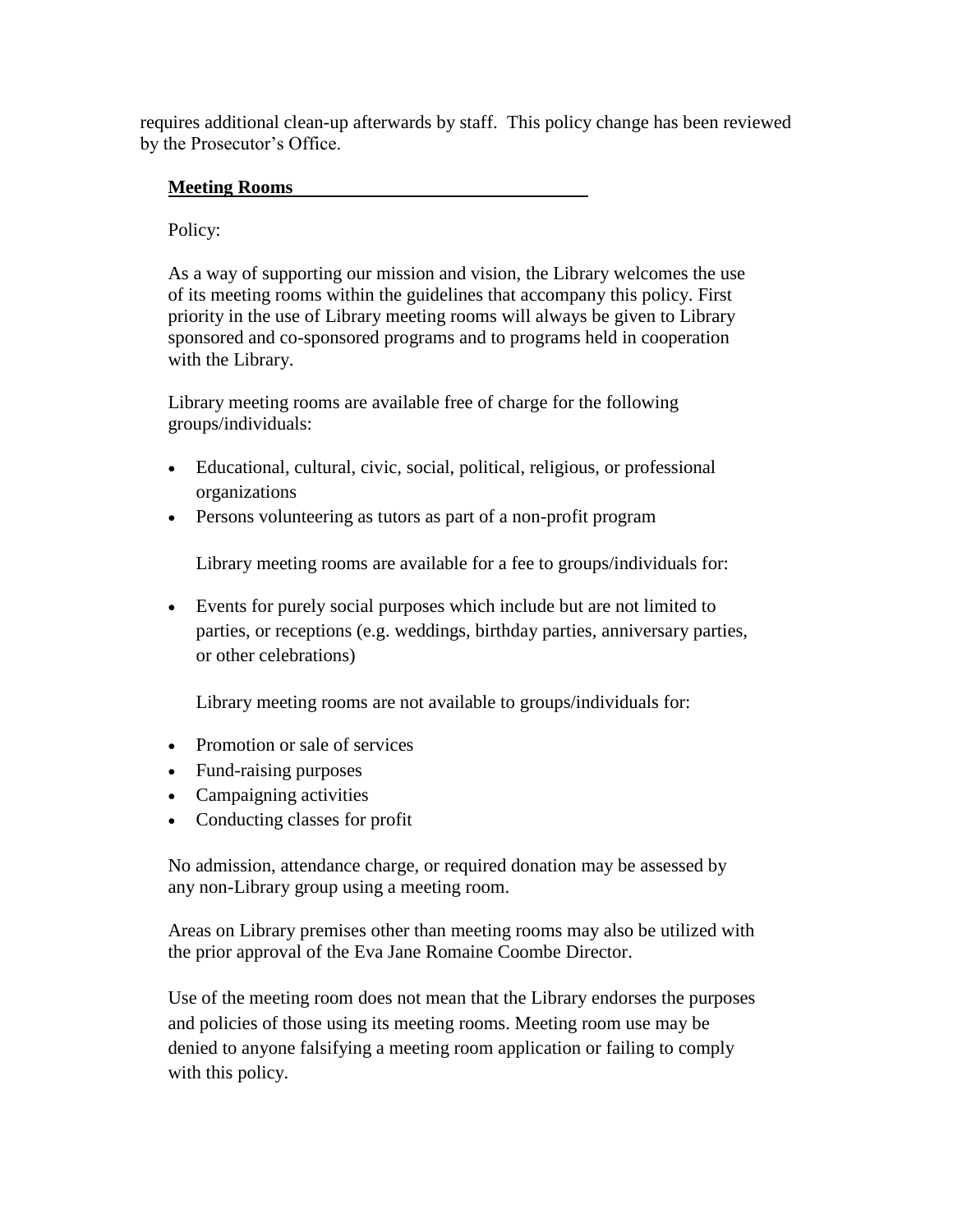# **Effective:** May 1, 2015 **Approved as amended by the Board of Library Trustees:** April 14, 2015

#### **TABLE OF FINES AND FEES**

Effective May 1, 2015

#### **Borrowing privileges are stopped when unpaid fines & fees reach \$10.00.**

## **FINES ON OVERDUE MATERIALS**

|                                                                                   | Per day, per title |
|-----------------------------------------------------------------------------------|--------------------|
| <b>Juvenile</b> print material, compact disc, audiocassette, playaway, LP disc,   | 5¢                 |
| audiovisual set                                                                   |                    |
| <b>Teen</b> print material, audiobooks on compact disc, playaway                  | 5¢                 |
| Adult print material, compact disc, audiocassette, playaway, LP disc, audiovisual |                    |
| set, CD-ROM, multi-media kit, special loan, slide, slide set, videocassette, DVD  | $20\mathcal{C}$    |
| <b>SearchOhio/OhioLINK</b> material                                               | 50¢                |

Fines accumulate to \$10 maximum per title for all adult materials  $&$  \$5 per title for all teen and juvenile materials. Fines accumulate to \$25 maximum for all SearchOhio and OhioLink materials.

## **FEES FOR LOST OR DAMAGED MATERIALS**

| <b>Total Loss or Damage</b>           | replacement cost |
|---------------------------------------|------------------|
| Process a Lost and Paid Reimbursement | .00              |

#### **Partial Loss or Damage**

| Book bindery charge                                                          | \$10.00 |
|------------------------------------------------------------------------------|---------|
| Item from multi-volume set                                                   | \$10.00 |
| Audiovisual Container: compact disc or CD-ROM jewel box, audiocassette       | \$1.00  |
| container or hand up bag, videocassette or DVD container, playaway container |         |

#### **REFERRAL FEE**

| Fee applied to a card turned over to collection agency for recovery | \$10.00 |
|---------------------------------------------------------------------|---------|
|                                                                     |         |

## **LIBRARY CARD FEE**

| Non-resident<br>card:<br>vear<br>valid<br>for one | 45.00<br>$.64-$ |
|---------------------------------------------------|-----------------|
|---------------------------------------------------|-----------------|

# **PUBLIC RECORD REQUEST FEES**

| $\sim$<br>nage<br>1 VI                                        | ຼ                |
|---------------------------------------------------------------|------------------|
| $     +$<br>$\sim$ 44<br>.ne<br>шаг<br>\u−Dar<br>$\sim$ 1011. | $\alpha$<br>∟∪งเ |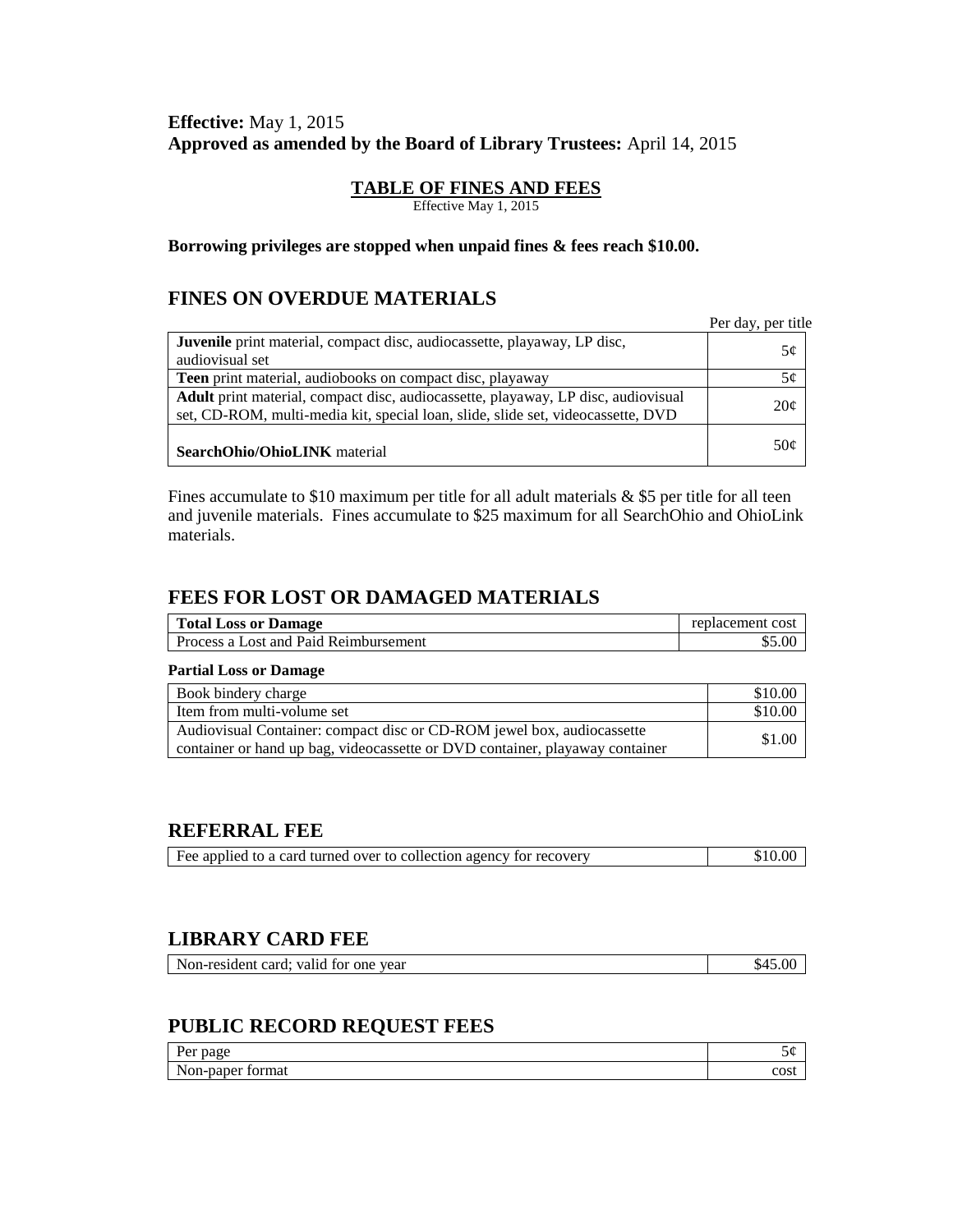# **INTERLIBRARY LOAN FEES**

| <b>PLCH</b> as Loaning Library |  |  |  |
|--------------------------------|--|--|--|

| Materials loaned in-state and to SWON libraries | no charge                |
|-------------------------------------------------|--------------------------|
| Materials loaned out-of-state                   | \$5.00 unless waived by  |
|                                                 | reciprocal agreement     |
|                                                 | replacement $cost + $25$ |
| Lost or damaged PLCH materials                  | processing fee           |
| Copying/faxing, per page                        | 25¢                      |

#### **PLCH as Borrowing Library**

| Materials borrowed from other libraries        | \$5.00                                |
|------------------------------------------------|---------------------------------------|
| Lost or damaged materials from other libraries | charge assessed by lending<br>library |
| Copying/faxing, per page                       | charge assessed by lending<br>library |

# **SEARCHOHIO/OHIOLINK FEES**

| SearchOhio replacement fee  |          |
|-----------------------------|----------|
| OhioLINK<br>replacement fee | \$125.00 |

# **MEETING ROOMS FEES**

| Events<br>purely<br>purposes<br>tor<br>00000<br>social<br>_____ | . |
|-----------------------------------------------------------------|---|

## FINE FORGIVENESS DAY IN HONOR OF NEW BRANCH OPENINGS

In honor and celebration of the new branch locations, Clifton, St. Bernard and Reading, the Library is planning a fine forgiveness day to coincide with the grand opening of each new branch. To have fines forgiven, a cardholder has to visit the new location on its opening evening or the next day. No fines will be forgiven over the phone or at other locations.

#### SUMMER LEARNING PROGRAM, JUNE 1 – JULY 31

Library staff is warming up for an exciting summer of reading. The 2015 Summer Learning Program will celebrate the *"All-Star Readers"* throughout Hamilton County piggybacking on the excitement surrounding the MLB All-Star game coming to Cincinnati. There will be a broad menu of services and prizes for all ages.

The Summer Learning Program will include:

 *Summer Reading* with the traditional program continuing for all ages at all Library locations. Programs for Kids will incorporate STEAM (Science, Technology, Engineering, Arts, and Math) concepts and the baseball theme. Programs for Teens will incorporate Writing and Technology as well as reflect the baseball theme. Prizes for Preschoolers, Kids, and Teens will support the child's academic and personal learning as well as reflect the baseball theme.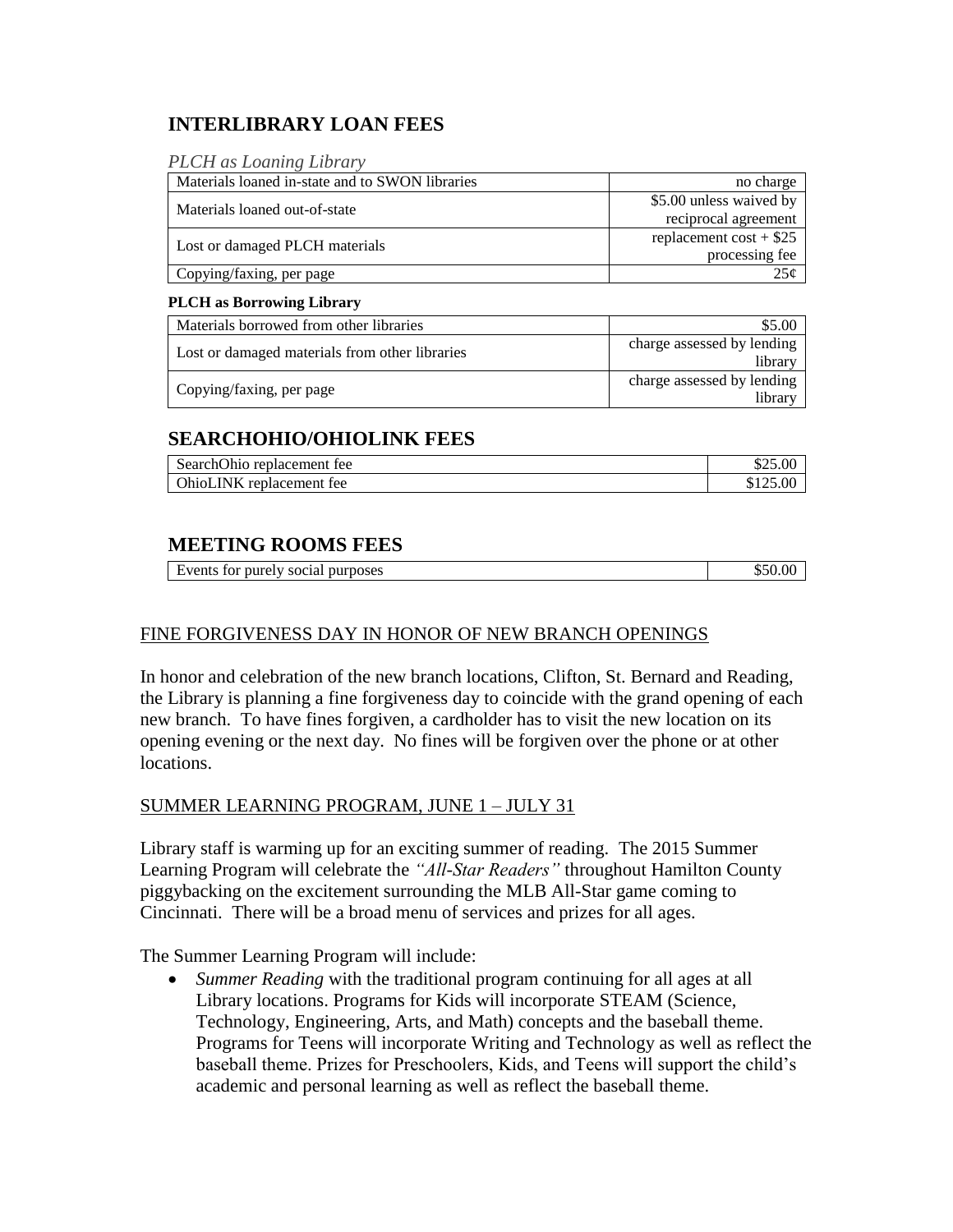- *Summer Camp Reading* (SCR) demonstrated solid results for all children participating at the seven host branches in 2014. The targeted intervention programs will be held at Bond Hill, College Hill, Corryville, Covedale, Northside, Pleasant Ridge, and Westwood in 2015.
- *Brain Camps*, with a theme of *All-Star Explorers,* will be offered by William Hueneke Homework Center staff as week-long experiences at 20 locations. Mini-Brain Camps with the theme of *Science of Sport* will be conducted by Outreach Services staff at locations not hosting week-long Brain Camps.
- *Summer Lunch Service* will offer daily meals at 14 locations to children ages 18 and under in partnership with Cincinnati Public Schools and Window Arts Enrichment.

# THE LIBRARY PARTNERS WITH THE ST. BERNARD HISTORICAL SOCIETY

The Library is partnering with the St. Bernard Historical Society to create a digital collection of historical photographs and memorabilia about the St. Bernard community.

## WALNUT HILLS HIGH SCHOOL YEARBOOK DIGITIZATION UNDERWAY

The Library's large collection of yearbooks is in high demand by a wide range of customers. While many have been digitized, copyright laws restrict the Library from posting yearbooks printed after 1922 on the Library website without permission from the copyright holder. Walnut Hills High School has signed on as the first high school to grant permission to the Library to post more-recent yearbooks.

## MOBILE CUSTOMER SERVICE IMPLEMENTATION

As reported previously, the Clifton, Reading, and St. Bernard branches will open in their new locations using a fully mobile customer service model. Rather than delivering services via a traditional public desk, mobile customer service builds on proactive customer service by equipping roving staff members with tablet devices to assist customers. A demonstration of this new model, along with RFID check-out technology, was conducted at the meeting.

## SELF-CHECKOUT UPDATE

The self-checkout upgrade project that was discussed at the December Board meeting is nearing completion. To date, Technology Operations has deployed 79 of the 120 new 3M self-check machines. By April 17, the 11 branches that do not currently have selfcheckout will have machines installed. The overall upgrade project will be completed by the end of April.

#### *Programs and Exhibits of Note:*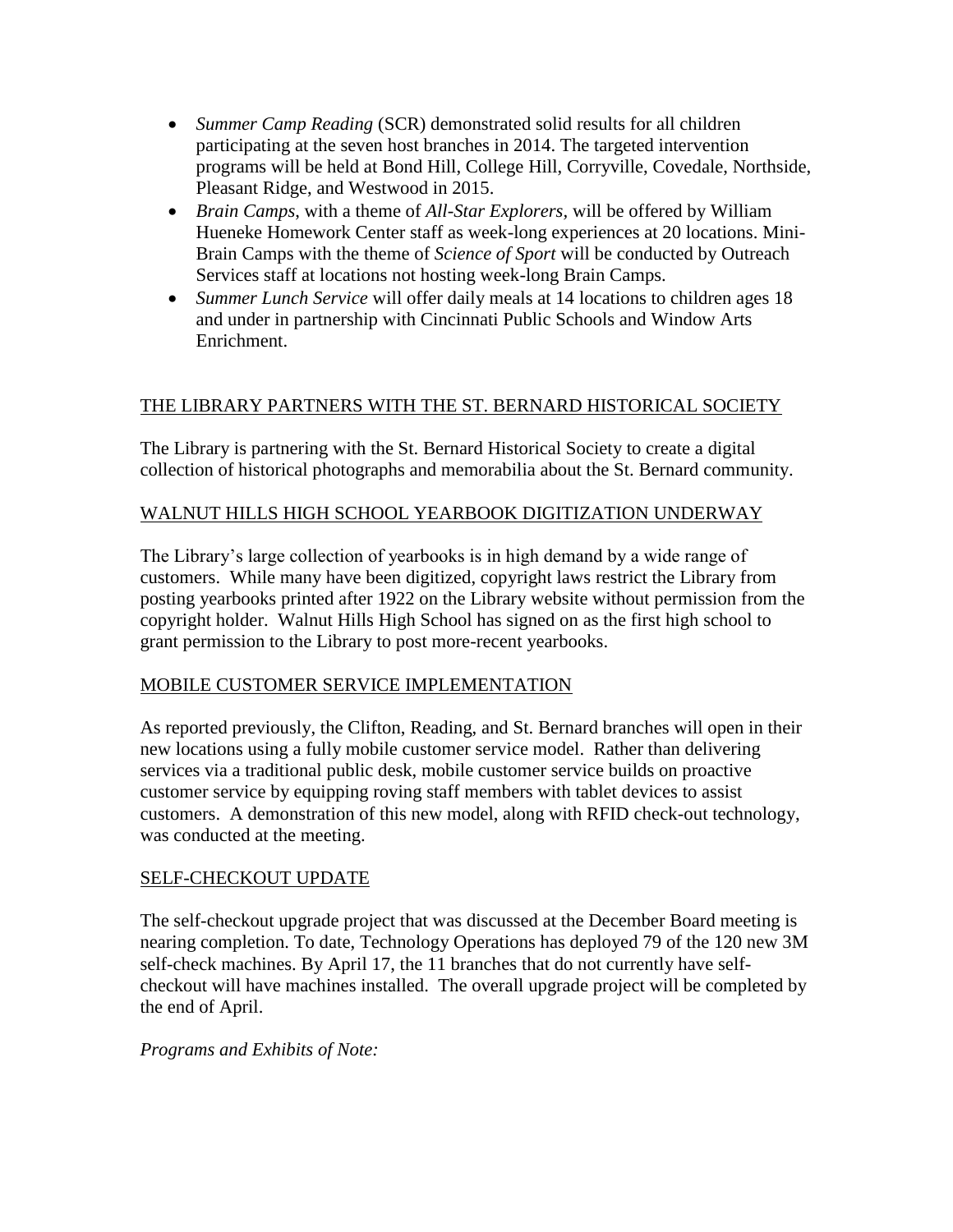## TECHNOLOGY PROGRAMMING FOR ALL AGES

Service Operations and Technology Operations staffs are collaborating on technologyrelated programs for all ages that offer hands-on learning opportunities. Programs include computer coding for children and teens and a special coding for women series at the Main Library's MakerSpace. Day-long programs for teens with a technology focus will be scheduled at the Main Library as well as St. Bernard and Reading branches.

#### EL DIA DE LOS NINOS / DE LOS LIBROS

Take a trip around the world in 180 minutes at El Día De Los Niños / De Los Libros, or "Children's Book Day." Presented in partnership with the Kenton County Public Library and the Lane Libraries, El Día is an exciting literacy fiesta celebrating all cultures. El Día De Los Niños / De Los Libros will take place at the North Central Branch on Saturday, April 25, from  $1:00 - 4:00$  p.m.

#### CINCINNATI LIBRARY COMIC-CON

The third annual Cincinnati Library Comic-Con will take place at the Main Library on May 16 from noon to 5:00 p.m. This year's program includes artists, writers, game creators, event partner booths, free comic books, the CLCC15 Drawing Contest awards, a Cosplay contest, Lego robotics, comic book trivia, face painting, and more!

#### FIND MOMO: COAST TO COAST AUTHOR VISIT

Since 2012, photographer Andrew Knapp and his border collie Momo have ensnared the hearts of more than 300,000 Instagram users. The duo made their literary debut in 2013 with *Find Momo*. Andrew and Momo will visit the Main Library on May 23 at 2pm for a presentation and book signing. Books will be available for sale through Joseph-Beth Booksellers.

## ARTISTS REACHING CLASSROOMS

The Taft Museum of Art's annual Artists Reaching Classrooms (ARC) exhibition will be on view April 22 to May 14. Students from twelve area high schools will exhibit artwork, including painting, photography, digital design and ceramics. Each work is accompanied by an artist's statement, providing an explanation of the student's process and intent.

#### DESIGN LAB

Design LAB, formerly Architecture by Children, Cincinnati's annual student architectural design education program and competition, will be on display at the Main Library from April 25 to May 2. This year's project theme is 'Dwelling' and students are challenged to design a place to live for a chosen client that may be contemporary, fictional, historical or otherwise. Design LAB is presented in partnership with the Architectural Foundation of Cincinnati.